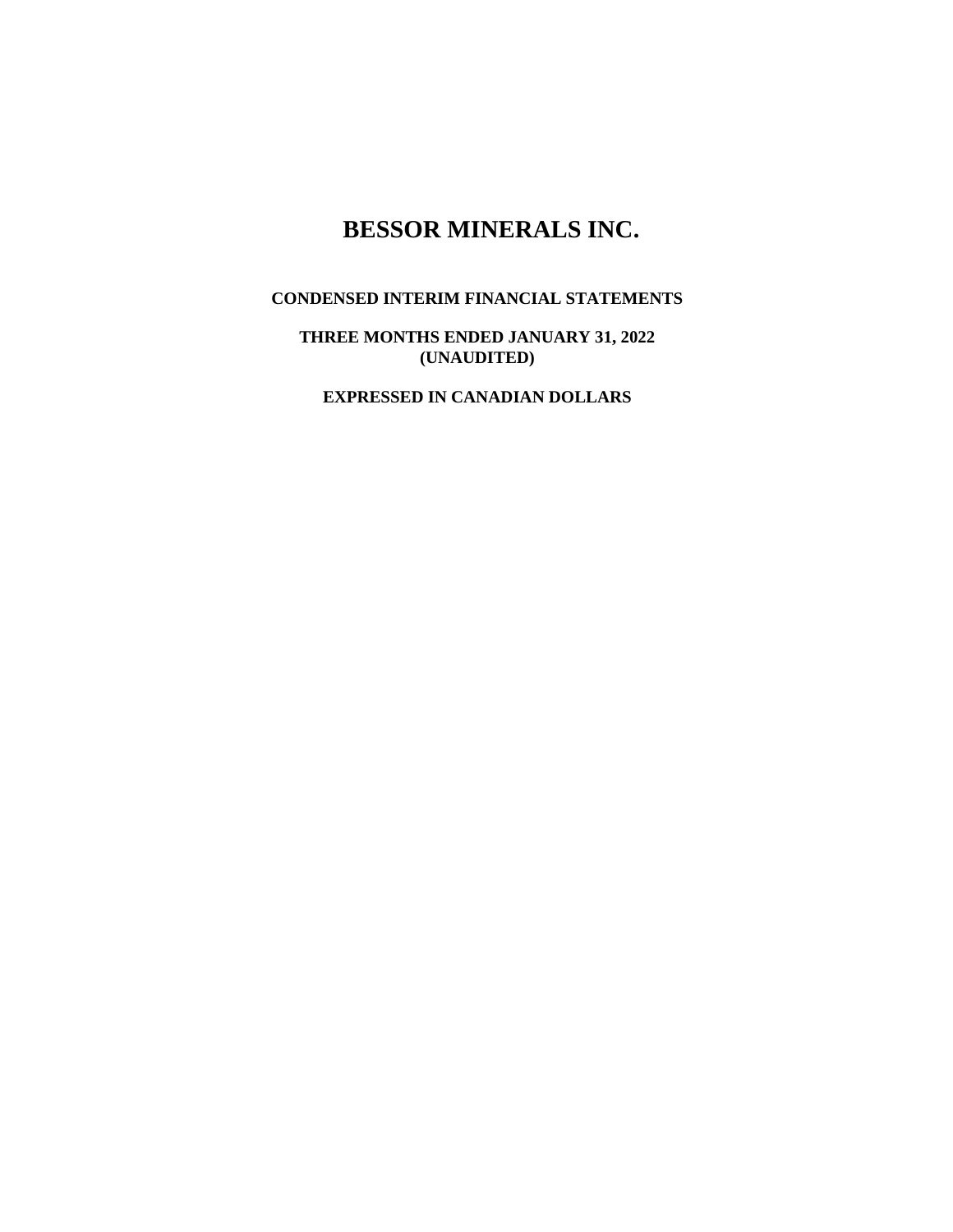Notice to Reader

The accompanying unaudited condensed interim financial statements of Bessor Minerals Inc. for the three months ended January 31, 2022 have been prepared by management and approved by the Audit Committee and the Board of Directors of the Company. These statements have not been reviewed by the Company's external auditors.

Dated March 29, 2022

"Kieran Downes"

\_\_\_\_\_\_\_\_\_\_\_\_\_\_\_\_\_\_\_\_\_\_\_\_\_\_\_\_\_\_\_ Kieran Downes President and Chief Executive Officer

\_\_\_\_\_\_\_\_\_\_\_\_\_\_\_\_\_\_\_\_\_\_\_\_\_\_\_\_\_\_\_

"Joseph Meagher"

Joseph Meagher Chief Financial Officer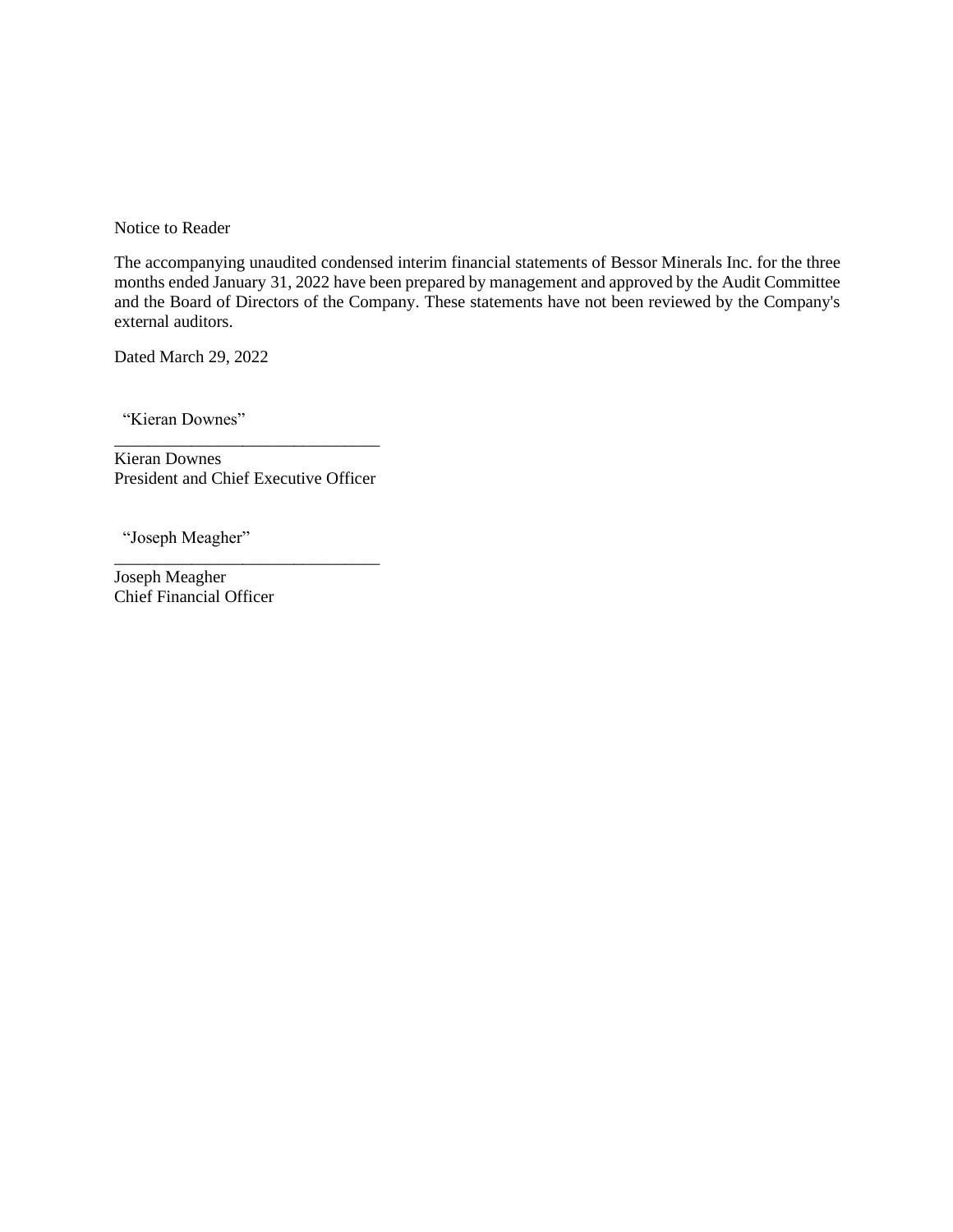## **BESSOR MINERALS INC. Condensed Interim Statements of Financial Position (Expressed in Canadian Dollars)**

|                                                            |    | January 31,<br>2022<br>(unaudited) | October 31,<br>2021 |  |
|------------------------------------------------------------|----|------------------------------------|---------------------|--|
| <b>ASSETS</b>                                              |    |                                    |                     |  |
| <b>CURRENT ASSETS</b>                                      |    |                                    |                     |  |
| Cash and cash equivalents (Note 5)                         | \$ | 336,617                            | \$<br>361,297       |  |
| Accounts receivable                                        |    | 888                                | 1,311               |  |
| Prepaid expenses                                           |    | 11,228                             | 654                 |  |
|                                                            |    | 348,733                            | 363,262             |  |
|                                                            |    |                                    |                     |  |
| <b>RECLAMATION ADVANCE (Note 6)</b>                        |    | 5,000                              | 5,000               |  |
| MINERAL EXPLORATION AND EVALUATION ASSETS (Notes 7 and 11) |    | 482,764                            | 480,740             |  |
| <b>MARKETABLE SECURITIES (Note 8)</b>                      |    | 1                                  | 1                   |  |
|                                                            |    |                                    |                     |  |
|                                                            | \$ | 836,498                            | \$<br>849,003       |  |
| <b>LIABILITIES</b>                                         |    |                                    |                     |  |
|                                                            |    |                                    |                     |  |
| <b>CURRENT LIABILITIES</b>                                 |    |                                    |                     |  |
| Accounts payable and accrued liabilities                   | \$ | 10,000                             | \$<br>10,000        |  |
| <b>EQUITY</b>                                              |    |                                    |                     |  |
|                                                            |    |                                    |                     |  |
| <b>SHARE CAPITAL (Note 9)</b>                              |    | 9,606,071                          | 9,606,071           |  |
| <b>RESERVE</b> (Note 10)                                   |    | 1,056,536                          | 1,056,536           |  |
| <b>DEFICIT</b>                                             |    | (9,836,109)                        | (9,823,604)         |  |
|                                                            |    |                                    |                     |  |
|                                                            |    | 826,498                            | 839,003             |  |
|                                                            | \$ | 836,498                            | \$<br>849,003       |  |
|                                                            |    |                                    |                     |  |

Approved on behalf of the Board of Directors:

 *"Kieran Downes" "David Billard"* ……………………………… Director ……………………………… Director Kieran Downes David Billard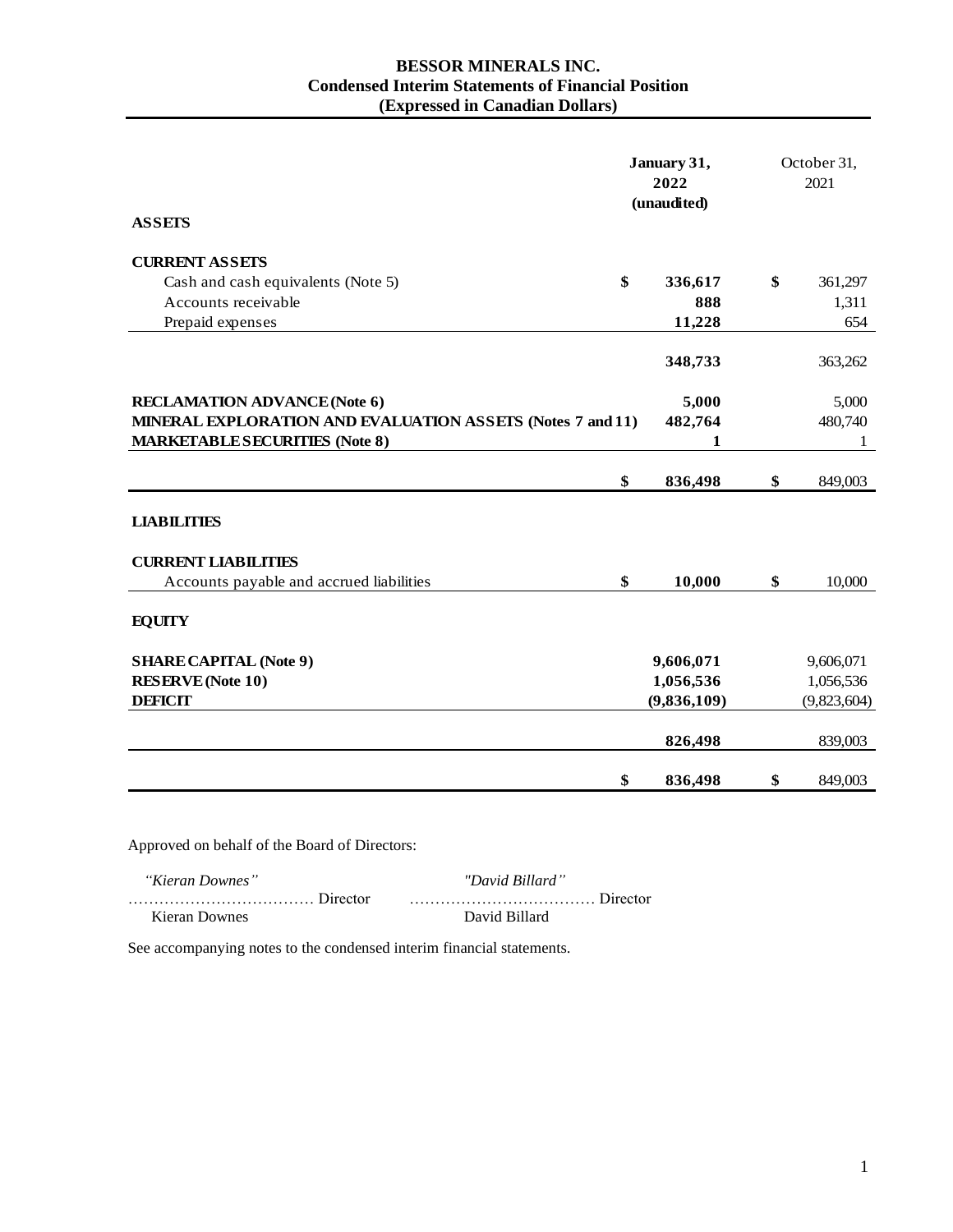# **BESSOR MINERALS INC. Condensed Interim Statements of Loss and Comprehensive Loss For the Three Months Ended January 31, (Unaudited – Expressed in Canadian Dollars)**

|                                               | 2022 |                       | 2021       |
|-----------------------------------------------|------|-----------------------|------------|
| <b>EXPENSES</b>                               |      |                       |            |
| General and administration                    | \$   | 4,119<br>$\mathbf{s}$ | 3,908      |
| Management fees (Note 11)                     |      | 6,000                 | 6,000      |
| Professional fees                             |      |                       | 5,224      |
| Public company costs                          |      | 1,737                 | 7,991      |
| Travel and related costs                      |      | 890                   |            |
|                                               |      |                       |            |
|                                               |      | 12,746                | 23,123     |
| <b>LOSS BEFORE OTHER INCOME</b>               |      | (12,746)              | (23, 123)  |
| <b>FINANCE INCOME</b>                         |      | 241                   | 884        |
| <b>NET LOSS AND COMPREHENSIVE LOSS</b>        | \$   | $(12,505)$ \$         | (22, 239)  |
| WEIGHTED AVERAGE NUMBER OF COMMON             |      |                       |            |
| <b>SHARES OUTSTANDING - BASIC AND DILUTED</b> |      | 20,785,623            | 20,285,623 |
| <b>BASIC AND DILUTED LOSS</b>                 |      |                       |            |
| <b>PER SHARE</b>                              | \$   | $(0.00)$ \$           | (0.00)     |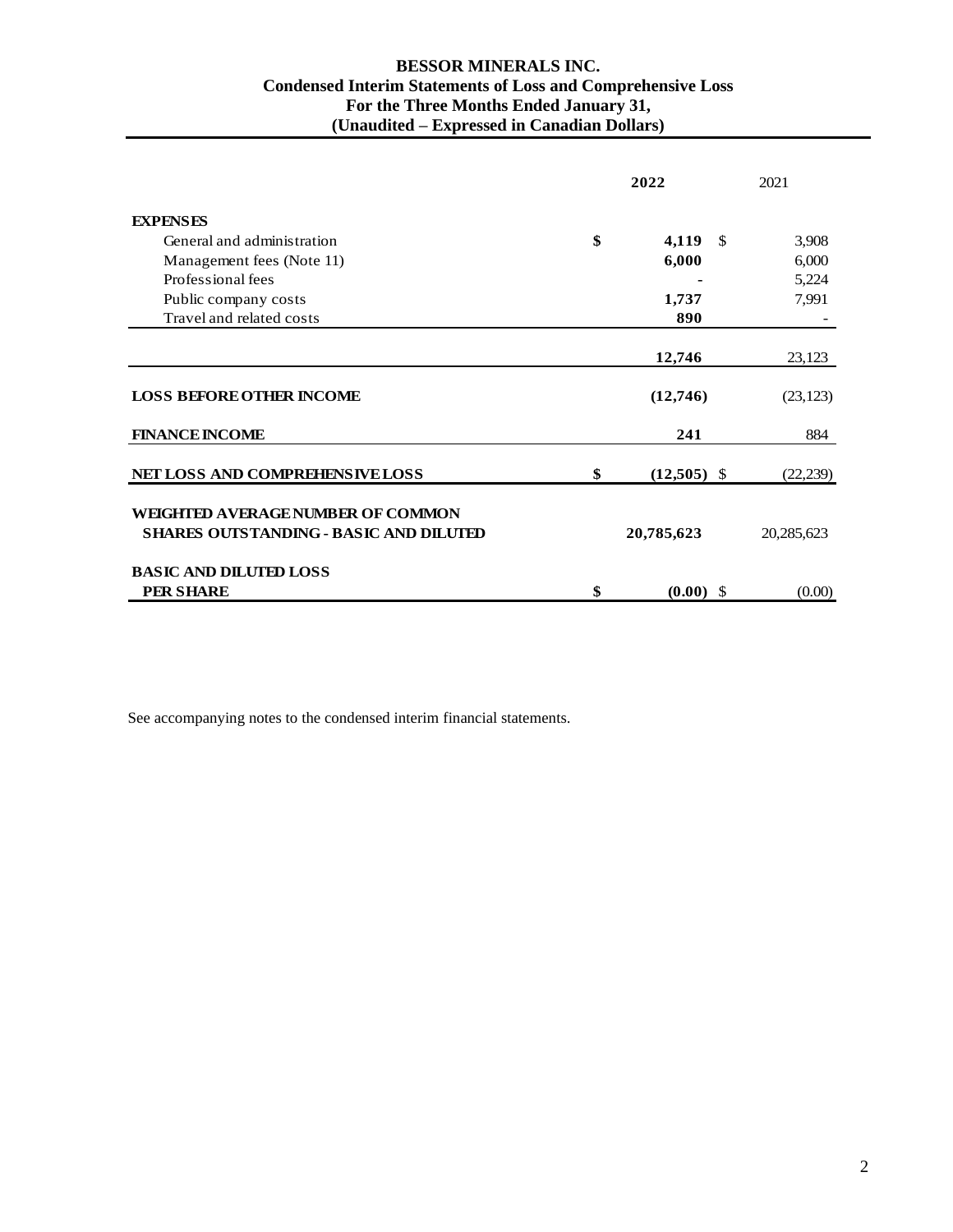## **BESSOR MINERALS INC. Condensed Interim Statements of Changes in Equity (Unaudited – Expressed in Canadian Dollars)**

|                                                             | Number of<br><b>Common</b> |                      |                          |                |                          |               |                  |                     |
|-------------------------------------------------------------|----------------------------|----------------------|--------------------------|----------------|--------------------------|---------------|------------------|---------------------|
|                                                             | <b>Shares</b>              | <b>Share Capital</b> |                          | <b>Reserve</b> |                          | Deficit       |                  | <b>Total Equity</b> |
|                                                             |                            |                      |                          |                |                          |               |                  |                     |
| Balance, October 31, 2020                                   | 20,285,623                 | <sup>\$</sup>        | 9,571,071                | \$.            | 1,056,536                | <sup>\$</sup> | $(9,739,441)$ \$ | 888,166             |
| Net loss for the period                                     |                            |                      |                          |                | $\qquad \qquad$          |               | (22, 239)        | (22, 239)           |
|                                                             |                            |                      |                          |                |                          |               |                  |                     |
| Balance, January 31, 2021                                   | 20,285,623                 |                      | 9,571,071                |                | 1,056,536                |               | (9,761,680)      | 865,927             |
| Shares issued for mineral exploration and evaluation assets | 500,000                    |                      | 35,000                   |                | $\overline{\phantom{a}}$ |               |                  | 35,000              |
| Net loss for the period                                     |                            |                      | $\overline{\phantom{a}}$ |                | $\overline{\phantom{0}}$ |               | (61, 924)        | (61, 924)           |
|                                                             |                            |                      |                          |                |                          |               |                  |                     |
| Balance, October 31, 2021                                   | 20,785,623                 |                      | 9,606,071                |                | 1,056,536                |               | (9,823,604)      | 839,003             |
| Net loss for the period                                     |                            |                      |                          |                | $\qquad \qquad$          |               | (12,505)         | (12,505)            |
|                                                             |                            |                      |                          |                |                          |               |                  |                     |
| Balance, January 31, 2022                                   | 20,785,623                 | <b>S</b>             | 9,606,071                | \$.            | 1,056,536                | \$.           | $(9,836,109)$ \$ | 826,498             |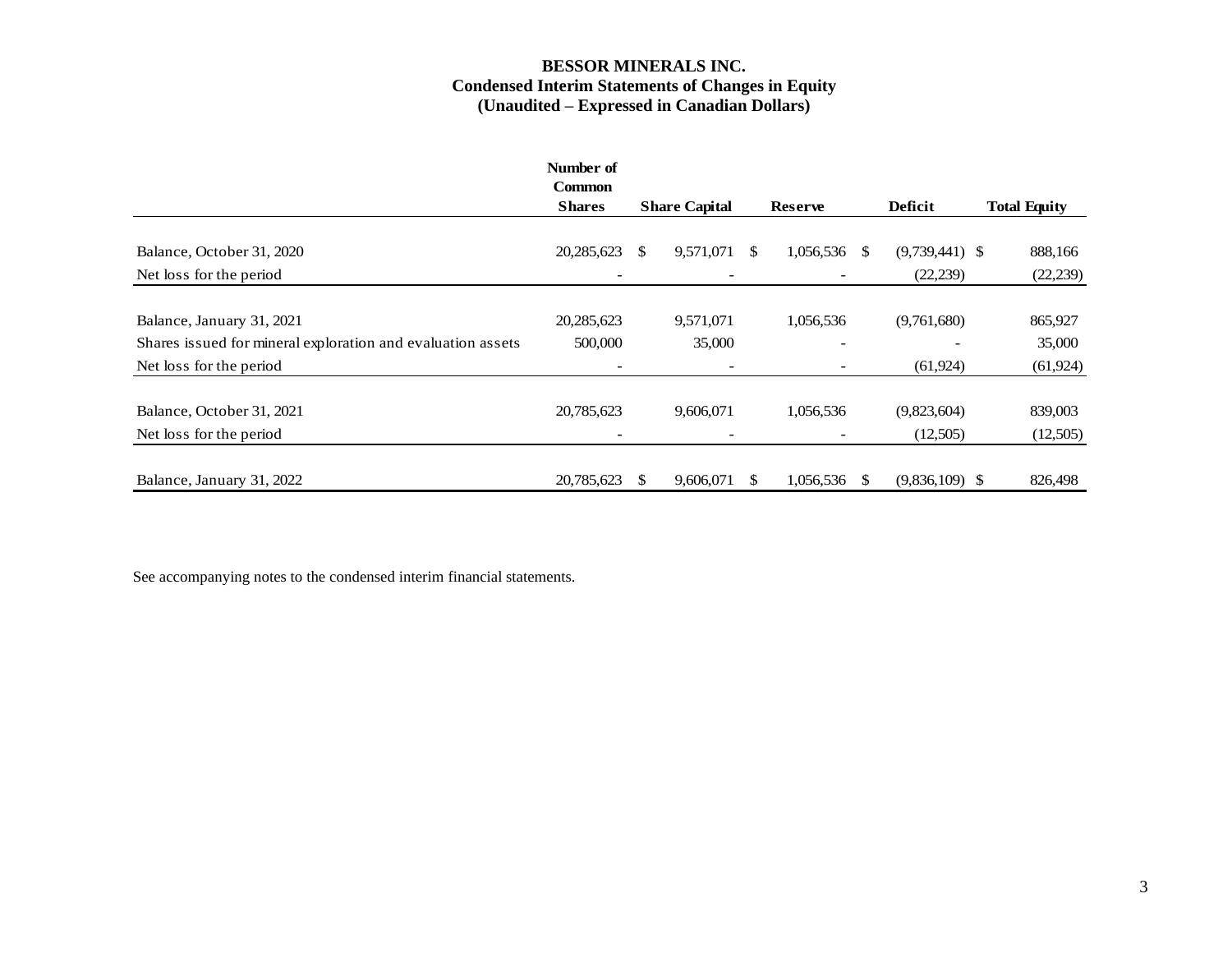# **BESSOR MINERALS INC. Condensed Interim Statements of Cash Flow For the Three Months Ended January 31, (Unaudited – Expressed in Canadian Dollars)**

|                                                         | 2022           |              | 2021      |
|---------------------------------------------------------|----------------|--------------|-----------|
| <b>OPERATING ACTIVITIES</b>                             |                |              |           |
| Net loss                                                | \$<br>(12,505) | $\mathbb{S}$ | (22, 239) |
| Changes in non-cash working capital                     |                |              |           |
| Accounts receivable                                     | 423            |              | (309)     |
| Prepaid expenses                                        | (10,574)       |              | (8,574)   |
| Accounts payable and accrued liabilities                |                |              | 1,408     |
| <b>CASH USED IN OPERATING ACTIVITIES</b>                | (22, 656)      |              | (29,714)  |
| <b>INVESTING ACTIVITY</b>                               |                |              |           |
| Investment in mineral exploration and evaluation assets | (2,024)        |              | (1,200)   |
| <b>CASH USED IN INVESTING ACTIVITY</b>                  | (2,024)        |              | (1,200)   |
| <b>CHANGE IN CASH AND CASH EQUIVALENTS</b>              | (24,680)       |              | (30,914)  |
| CASH AND CASH EQUIVALENTS, BEGINNING OF PERIOD          | 361,297        |              | 480,423   |
| CASH AND CASH EQUIVALENTS, END OF PERIOD                | \$<br>336,617  | \$           | 449,509   |
| <b>SUPPLEMENTAL CASH FLOW INFORMATION</b>               |                |              |           |
| Interest received                                       | \$<br>241      | \$           | 884       |
| Income tax paid                                         | \$             | \$           |           |
| <b>CASH AND CASH EQUIVALENTS</b>                        |                |              |           |
| Cash                                                    | \$<br>33,557   | \$           | 21,225    |
| Guaranteed investment certificates                      | 303,060        |              | 428,284   |
|                                                         | \$<br>336,617  | \$           | 449,509   |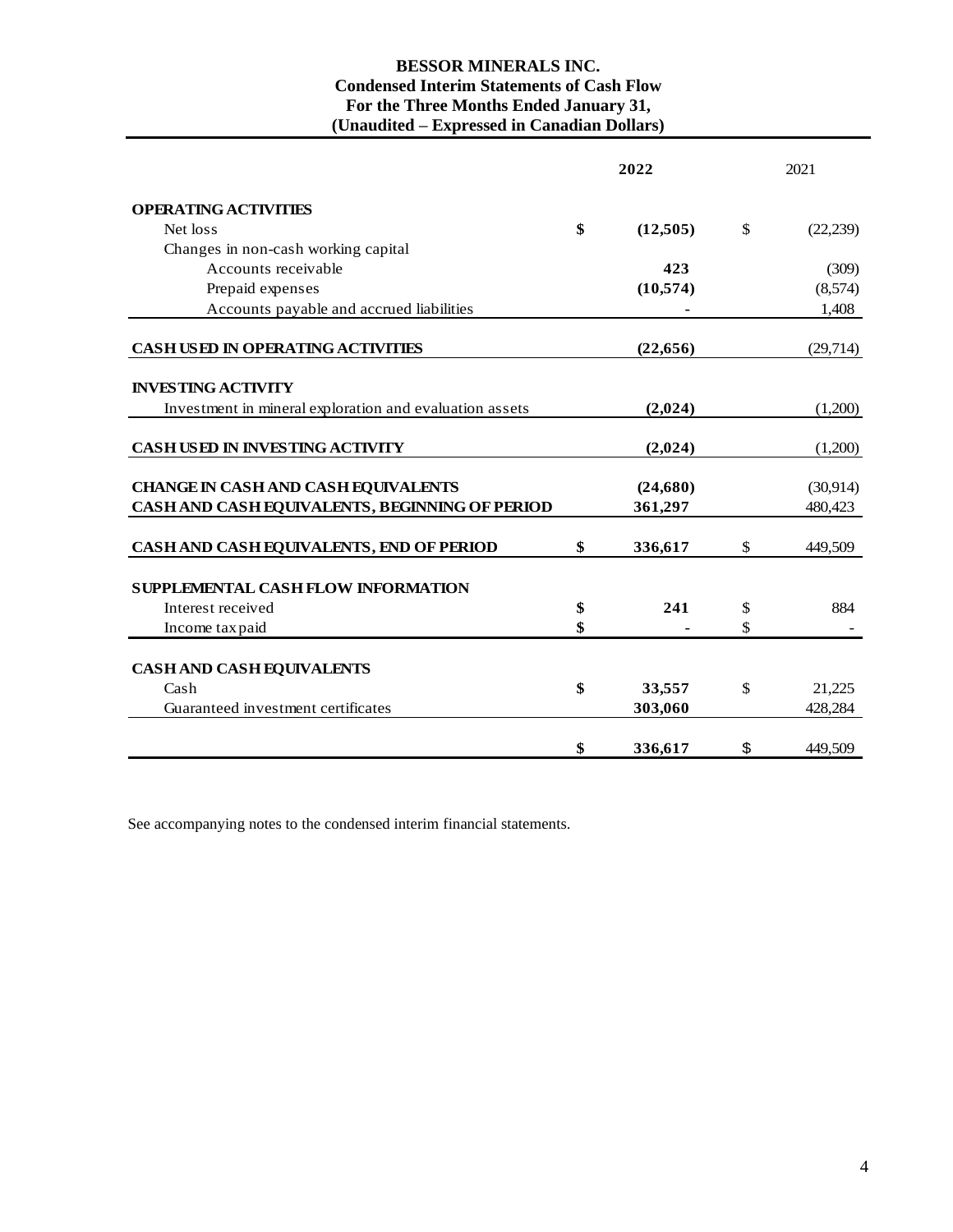## **1. NATURE OF OPERATIONS**

Bessor Minerals Inc. (the "Company") of Box 37033 Country Club PO, Nanaimo, British Columbia, V9T 6N4 was incorporated under the *Business Corporations Act* (Alberta) on June 4, 2007. A Plan of Arrangement between the Company, Signet Minerals Inc. and Cash Minerals Ltd. was completed on August 7, 2007. The Company was listed on the TSX Venture Exchange ("TSX-V") on September 20, 2007. On March 21, 2022, the Company was transferred to the NEX board of the TSX-V and currently trades under the symbol "BST.H". The principal business of the Company is the identification, evaluation and acquisition of mineral properties, as well as exploration of mineral properties once acquired.

# **2. GOING CONCERN**

These condensed interim financial statements have been prepared on the basis of accounting principles applicable to a going concern, which assumes that the Company will continue in operation for the foreseeable future and will be able to realize its assets and discharge its liabilities in the normal course of operations.

The Company is in the process of exploring and evaluating its mineral exploration and evaluation assets. On the basis of the information to date, it has not yet determined whether these assets contain economically recoverable ore reserves. The underlying value of the mineral exploration and evaluation assets and related deferred costs is entirely dependent on the existence of economically recoverable reserves, the ability of the Company to obtain the necessary financing to complete development and upon future profitable production. The amounts shown as mineral exploration and evaluation assets and deferred exploration costs represent net costs to date, less any amounts written off, and do not necessarily represent present or future values.

The Company's ability to continue as a going concern is dependent on accessing capital markets or entering into collaborative agreements that would provide additional financing. These material uncertainties may cast significant doubt about the Company's ability to continue as a going concern.

Realization values may be substantially different from carrying values as shown. These condensed interim financial statements do not include any adjustments that would be necessary to the carrying values and classifications of assets and liabilities should the Company be unable to continue as a going concern.

In early March 2020, there was a global outbreak of coronavirus (COVID-19) that has resulted in changes in global supply and demand of certain mineral and energy products. These changes, including a potential economic downturn and any potential resulting direct and indirect negative impact to the Company cannot be determined, but they could have a prospective material impact on the Company's project exploration activities, liquidity and the ability to obtain financing.

## **3. BASIS OF PRESENTATION**

#### Statement of compliance

The condensed interim financial statements of the Company have been prepared in accordance with International Accounting Standard 34 *Interim Financial Reporting*. The condensed interim financial statements of the Company should be read in conjunction with the Company's 2021 annual financial statements, which have been prepared in accordance with International Financial Reporting Standards, as issued by the International Accounting Standards Board.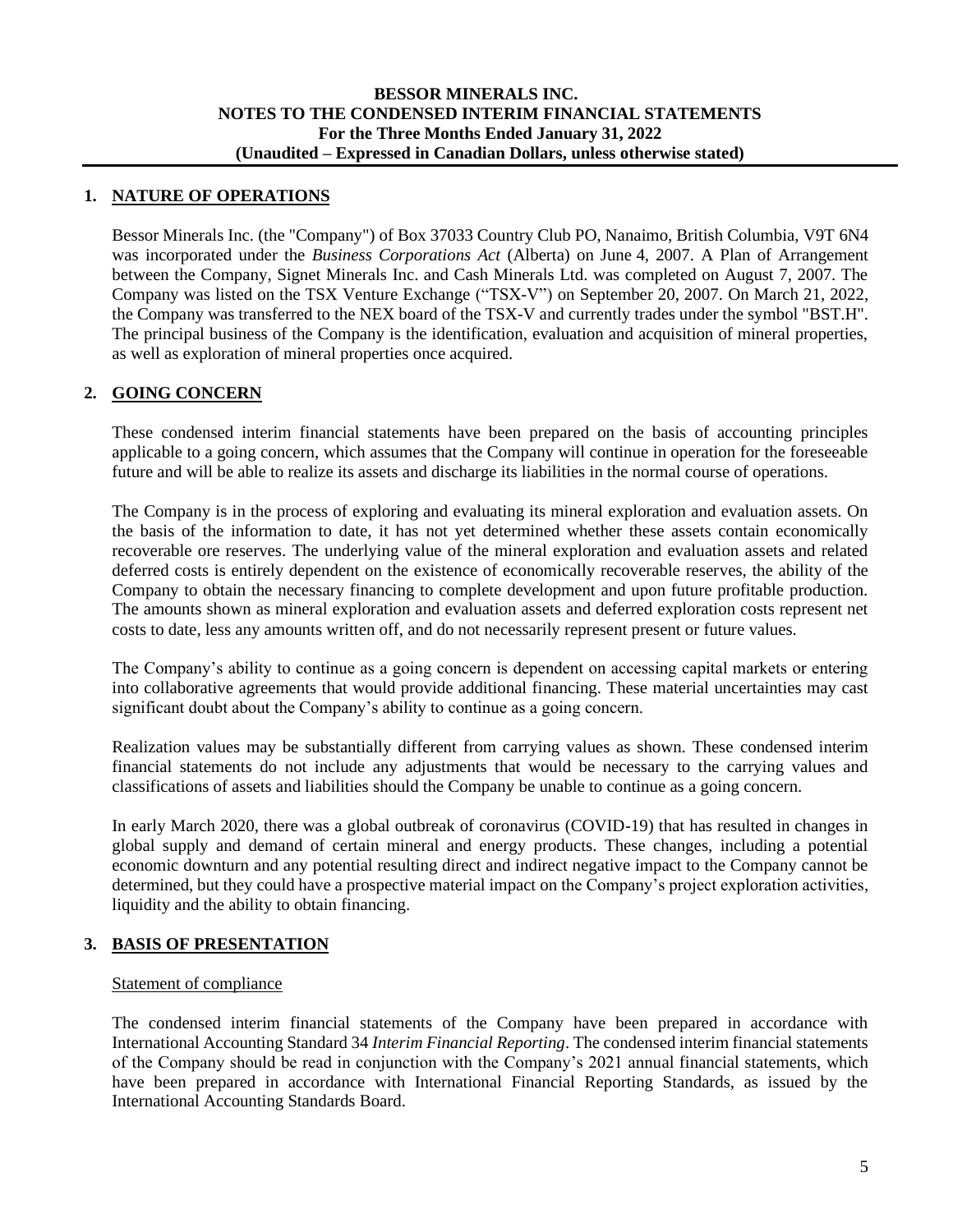# **3. BASIS OF PRESENTATION (continued)**

# Approval of the financial statements

The condensed interim financial statements of the Company for the three months ended January 31, 2022 were reviewed by the Audit Committee, and authorized for issue on March 29, 2022 by the Board of Directors of the Company.

#### Measurement basis

The condensed interim financial statements are presented in Canadian dollars, which is the functional currency of the Company. The condensed interim financial statements of the Company have been prepared on an accrual basis, except for cash flow information, and are based on historical costs, except for certain financial instruments, which are stated at their fair values.

# **4. SUMMARY OF SIGNIFICANT ACCOUNTING POLICIES**

The condensed interim financial statements have been prepared, for all periods presented, following the same accounting policies and methods of computation as described in Note 4 to the audited financial statements for the year ended October 31, 2021.

#### Significant accounting judgments, estimates and assumptions

The preparation of these condensed interim financial statements requires management to make judgments, estimates and assumptions that affect the reported amounts of assets and liabilities and the disclosure of contingent liabilities at the date of the condensed interim financial statements and the reported amounts of revenues and expenses during the reporting period. Estimates and assumptions are continuously evaluated and are based on management's experience and other factors, including expectations of future events that are believed to be reasonable under the circumstances.

## *Significant accounting estimates*

Significant areas requiring the use of management estimates include the determination of impairment of mineral exploration and evaluation assets, the valuation of the investment in K2 Resources Inc. ("K2"), the recoverability and measurement of deferred income tax assets and liabilities, and the recognition and valuation of provisions for restoration and environmental liabilities. Management believes the estimates are reasonable; however, actual results could differ from those estimates and could impact future results of operations and cash flows.

## *Significant accounting judgments*

Information about critical judgments in applying accounting policies that have the most significant risk of causing material adjustment to the carrying amounts of assets and liabilities recognized in the financial statements within the next financial year include the Company's going concern assessment.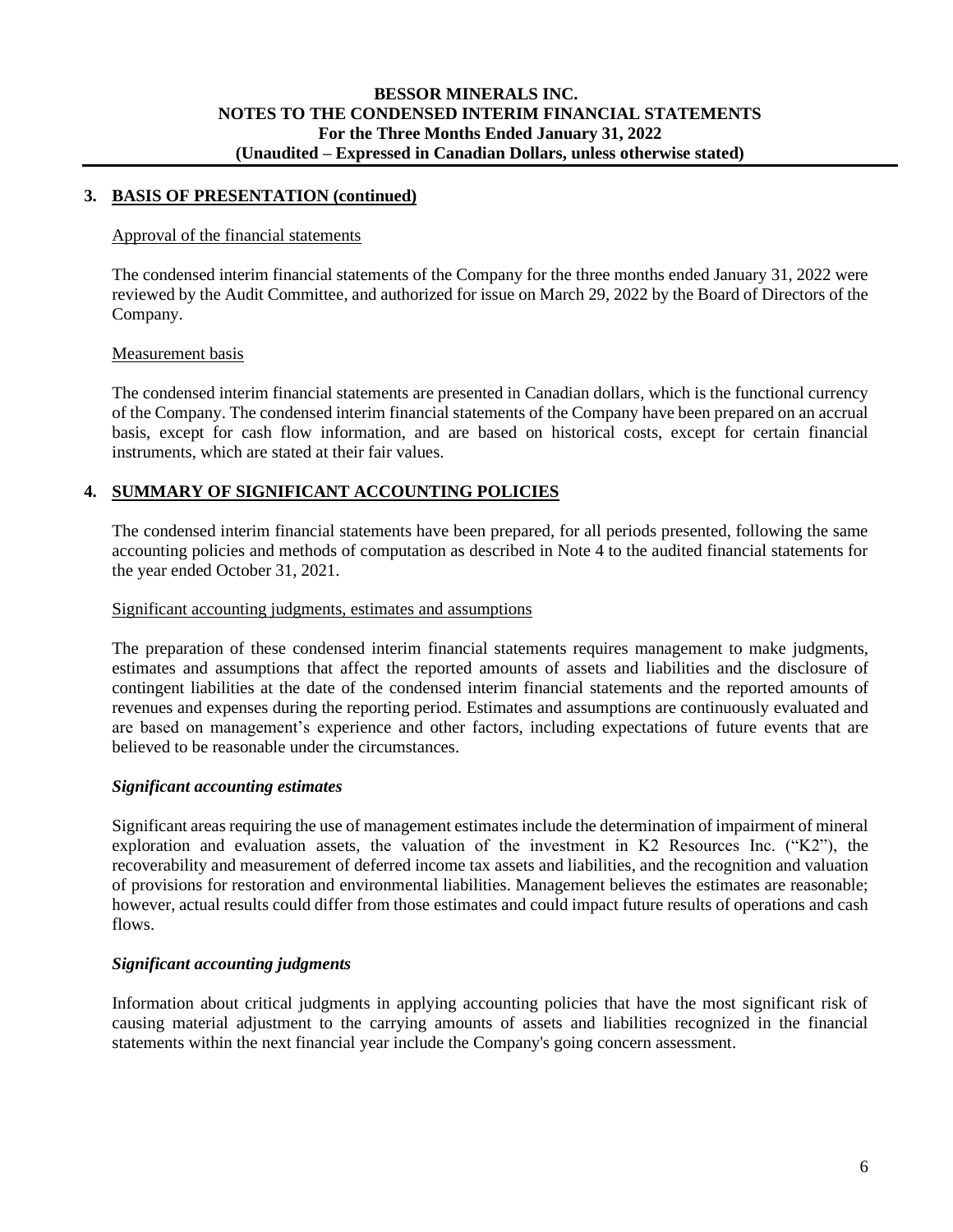# **5. CASH AND CASH EQUIVALENTS**

At January 31, 2022, the Company held one cashable guaranteed investment certificate ("GIC") with a total value of \$202,472, interest at 0.30% and a maturity date of April 19, 2022, and another cashable GIC with a total value of \$102,588, interest at 0.30% and a maturity date of April 28, 2022.

At October 31, 2021, the Company held one cashable GIC with a total value of \$202,243, interest at 0.30% and a maturity date of April 19, 2022, and another cashable GIC with a total value of \$150,027, interest at 0.30% and a maturity date of April 28, 2022.

Included in the balance of cash and cash equivalents is \$817 (October 31, 2021 - \$549) of accrued interest.

# **6. RECLAMATION ADVANCE**

During the year ended October 31, 2015, the Company advanced \$5,000 to the Minister of Finance of British Columbia as a security deposit for exploration work on the Redhill property (Note 7). The amount is without interest.

# **7. MINERAL EXPLORATION AND EVALUATION ASSETS**

## Redhill

On July 8, 2015, and as amended July 30, 2019 and September 15, 2020, the Company entered into an option agreement with Homegold Resources Ltd. ("Homegold"). Under the terms of the option, the Company may acquire a 100% interest in the Redhill property located in British Columbia by making option payments as follows:

- \$5,000 upon signing of the agreement (paid);
- \$5,000 on or before each of July 8, 2016 and July 8, 2017 (paid);
- \$10,000 on or before July 8, 2018 (paid);
- \$7,500 and 300,000 common shares of the Company upon TSX-V acceptance of the July 30, 2019 amendment (paid and issued);
- \$5,000 and 300,000 common shares of the Company upon TSX-V acceptance of the September 15, 2020 amendment (paid and issued);
- \$17,500 and 500,000 common shares of the Company on or before July 8, 2021 (paid and issued);
- \$15,000 and 500,000 common shares of the Company on or before July 8, 2022;
- \$40,000 on or before each of July 8, 2023 and July 8, 2024; and
- \$255,000 on or before July 8, 2025.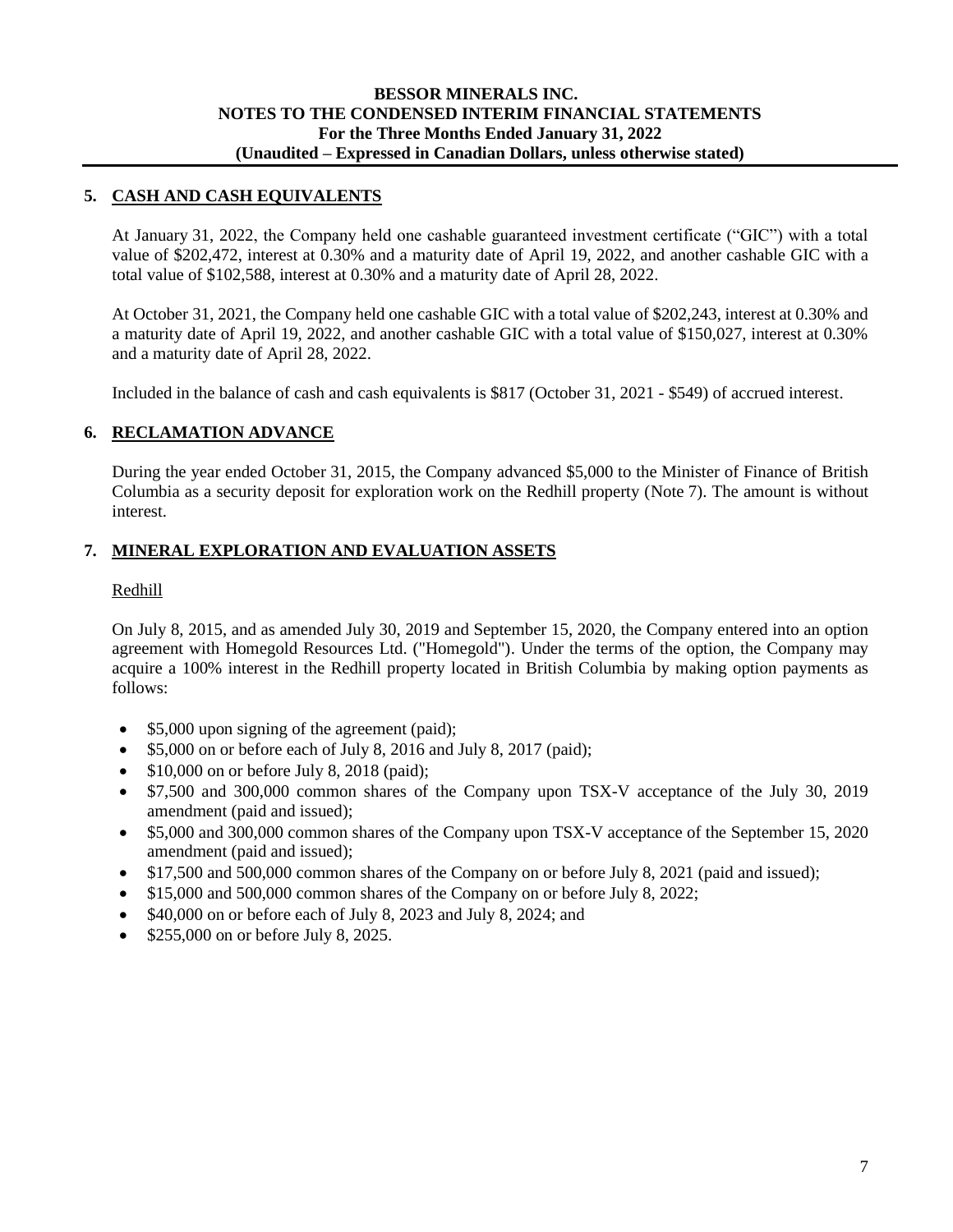# **7. MINERAL EXPLORATION AND EVALUATION ASSETS (continued)**

In addition to the option payments, the Company must spend \$650,000 on exploration under the terms of the original agreement as follows:

- \$20,000 on or before the first anniversary of the agreement (spent);
- \$50,000 on or before the second anniversary of the agreement (spent);
- \$150,000 on or before the third anniversary of the agreement (spent);
- \$30,000 on or before the fourth through ninth anniversaries of the agreement (spent);
- An additional \$150,000 on or before November 15, 2022, as a result of the September 15, 2020 amendment; and
- \$100,000 on or before the tenth anniversary of the agreement.

If the Company exercises the option, Homegold will retain a 2% net smelter return royalty, one-half (1%) of which can be purchased by the Company for \$1,000,000 at any time. In the event of commercial production or sale of 100% of the property, Homegold will receive a bonus payment of \$500,000 in cash or shares at the election of Homegold. Expenditures can be accelerated at the Company's election and excess expenditures in any year will be credited towards future years.

At January 31, 2022 and October 31, 2021, expenditures incurred on mineral exploration and evaluation assets are as follows:

|                                         | Redhill       |
|-----------------------------------------|---------------|
| Balance, October 31, 2020               | \$<br>415,453 |
| <b>Acquisition Costs</b>                | 52,500        |
| <b>Deferred Exploration Costs</b>       |               |
| Drilling                                | 1,200         |
| Geological                              | 11,947        |
| <b>Total Deferred Exploration Costs</b> | 13,147        |
| <b>Mineral Exploration Tax Credit</b>   | (360)         |
| Balance, October 31, 2021               | 480,740       |
| <b>Acquisition Costs</b>                |               |
| <b>Deferred Exploration Costs</b>       |               |
| Drilling                                | 1,200         |
| Geological                              | 824           |
| <b>Total Deferred Exploration Costs</b> | 2,024         |
| <b>Mineral Exploration Tax Credit</b>   |               |
| Balance, January 31, 2022               | \$<br>482,764 |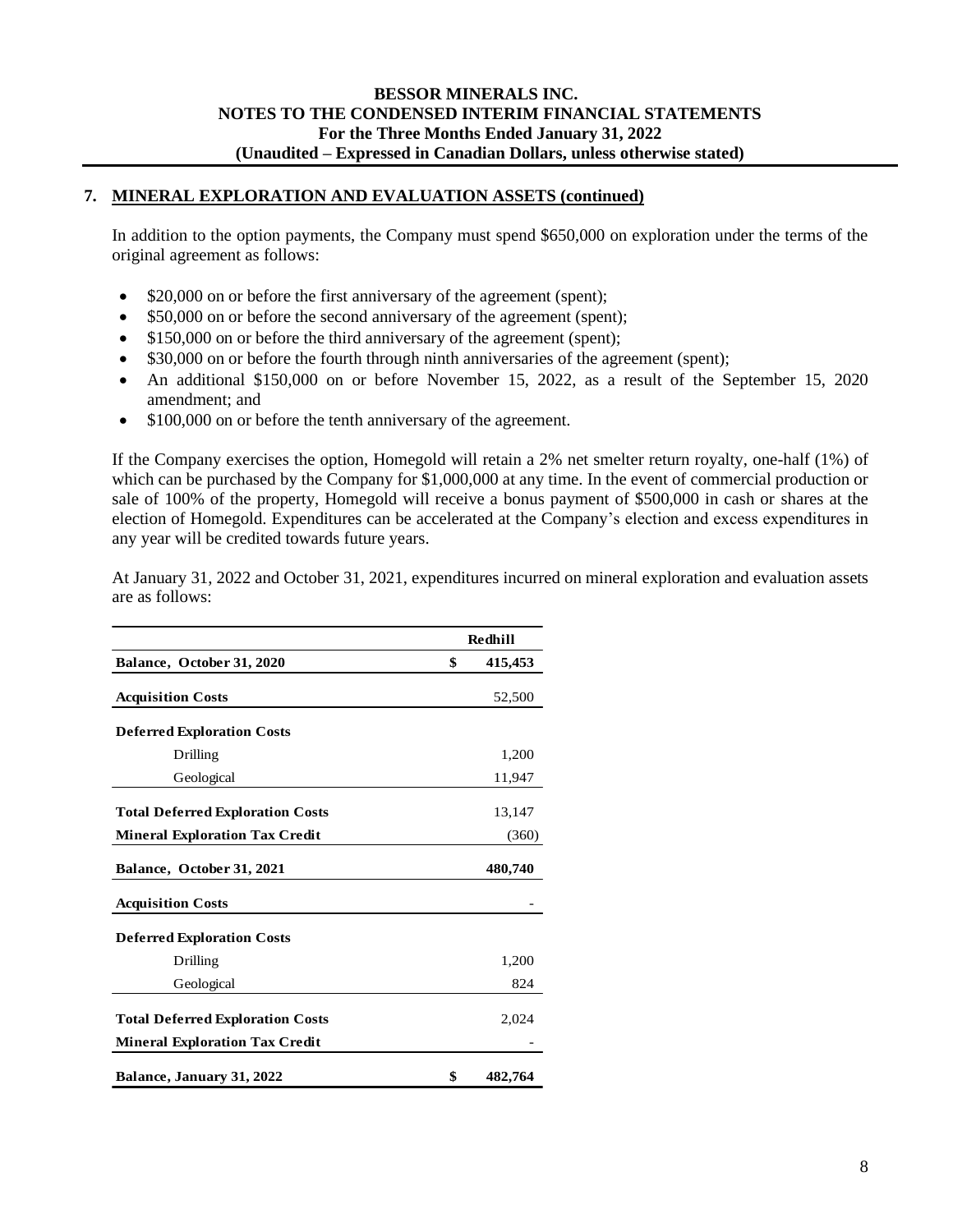## **8. MARKETABLE SECURITIES**

The Company has an investment in 2,250,000 common shares in K2, representing approximately 2% of the common shares. K2 is a private company with a portfolio of mineral properties. Management completed a thorough analysis as to the valuation of the investment in K2. Due to a lack of financial information, a lack of confirmation of potential liabilities, no guarantee that K2 will actively explore its mineral properties and the fact that there is no liquid market for the K2 common shares, the Company has determined the fair value of the investment in private company to be \$1 (October 31, 2021 - \$1). A director of the Company is an officer, director and shareholder of K2.

## **9. SHARE CAPITAL**

#### **a) Authorized**

Unlimited number of common shares without nominal or par value Unlimited number of preferred shares

The preferred shares may be issued in one or more series, and the directors are authorized to fix the number of shares in each series and to determine the designation, rights, privileges, restrictions and conditions attached to the shares of each series.

#### **b) Issued**

#### Three months ended January 31, 2022

There were no share capital transactions during the three months ended January 31, 2022.

#### Year ended October 31, 2021

On July 7, 2021, the Company issued 500,000 common shares (valued at \$35,000) for the Redhill property (Note 7).

#### **c) Stock options**

The Company has a stock option plan whereby the Company may grant options to its directors, officers, key employees and consultants for up to 10% of the outstanding common shares of the Company. Options granted may not exceed a term of 10 years from the date of grant. All options vest when granted unless they are otherwise specified by the Board of Directors or if they are granted for investor relations activities. Options granted for investor relations activities vest over a twelve-month period with no more than 25% of the options vesting in any three-month period.

There were no stock option transactions during the three months ended January 31, 2022 and year ended October 31, 2021.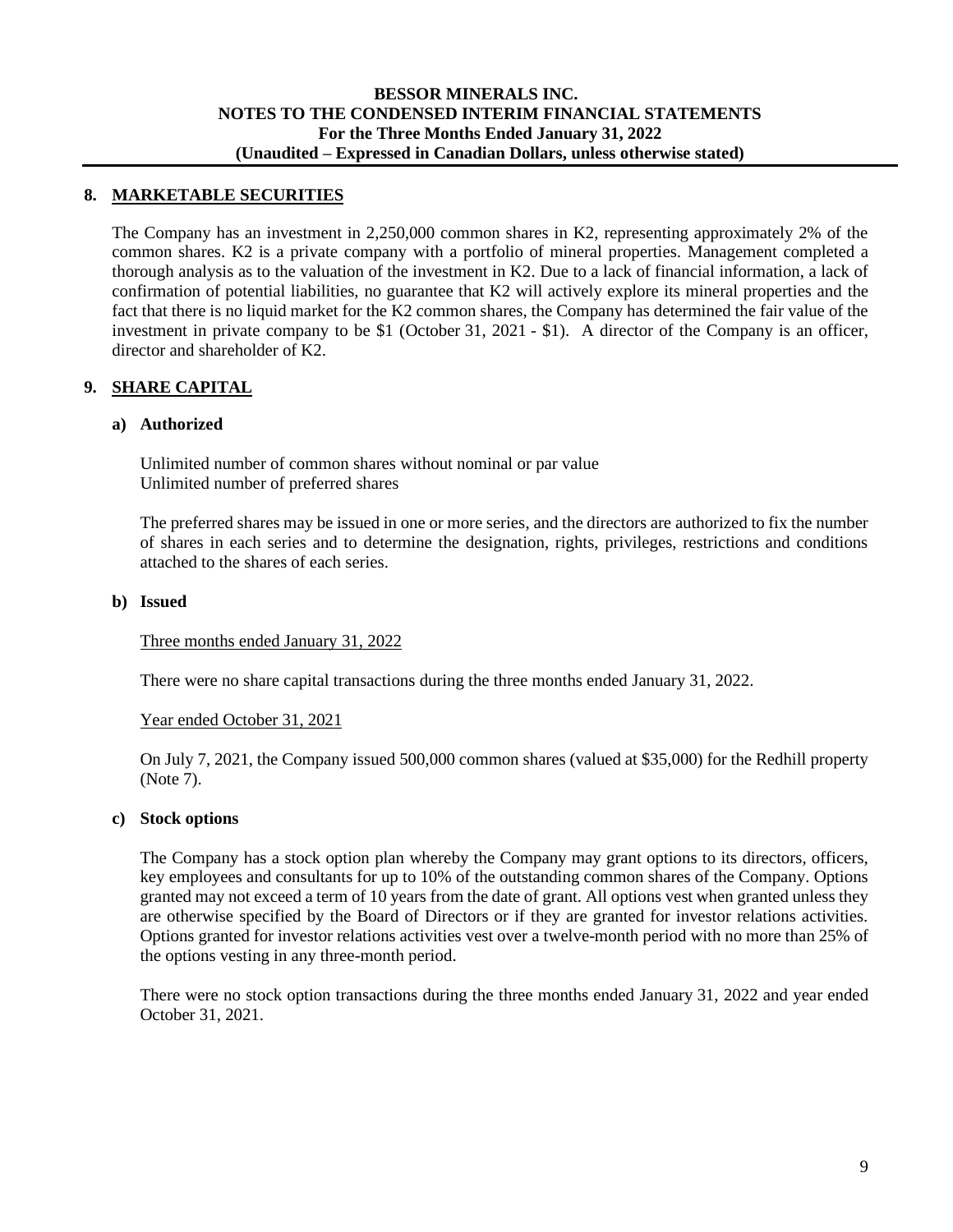#### **9. SHARE CAPITAL (continued)**

#### **c) Stock options (continued)**

#### Options outstanding

A summary of options outstanding at January 31, 2022 and October 31, 2021 is as follows:

|                     | Number of Shares Number of Options |    | Exercise | Expiry           |
|---------------------|------------------------------------|----|----------|------------------|
| <b>Under Option</b> | Exercisable                        |    | Price    | Date             |
|                     |                                    |    |          |                  |
| 135,000             | 135,000                            | S  | 0.50     | January 16, 2025 |
| 60,000              | 60,000                             | \$ | 0.50     | December 7, 2025 |
| 220,000             | 220,000                            | \$ | 0.50     | April 4, 2026    |
| 25,000              | 25,000                             |    | 0.50     | July 10, 2028    |
|                     |                                    |    |          |                  |
| 440,000             | 440,000                            |    |          |                  |

At January 31, 2022, the weighted average remaining life of the options is 3.89 (October 31, 2021 - 4.14) years.

#### Share-based compensation

There was no share-based compensation expense for the three months ended January 31, 2022 and year ended October 31, 2021.

#### **d) Share purchase warrants**

The Company had no share purchase warrants outstanding during the three months ended January 31, 2022 and year ended October 31, 2021.

## **10. RESERVE**

The share-based payment reserve records stock options recognized as share-based payments expense until such time as the stock options are exercised, at which time the corresponding amount is transferred to share capital.

## **11. RELATED PARTY TRANSACTIONS**

#### Key management personnel compensation

Key management personnel are those persons having authority and responsibility for planning, directing and controlling the activities of the Company, directly or indirectly. Key management personnel include the Chief Financial Officer and the Chief Executive Officer.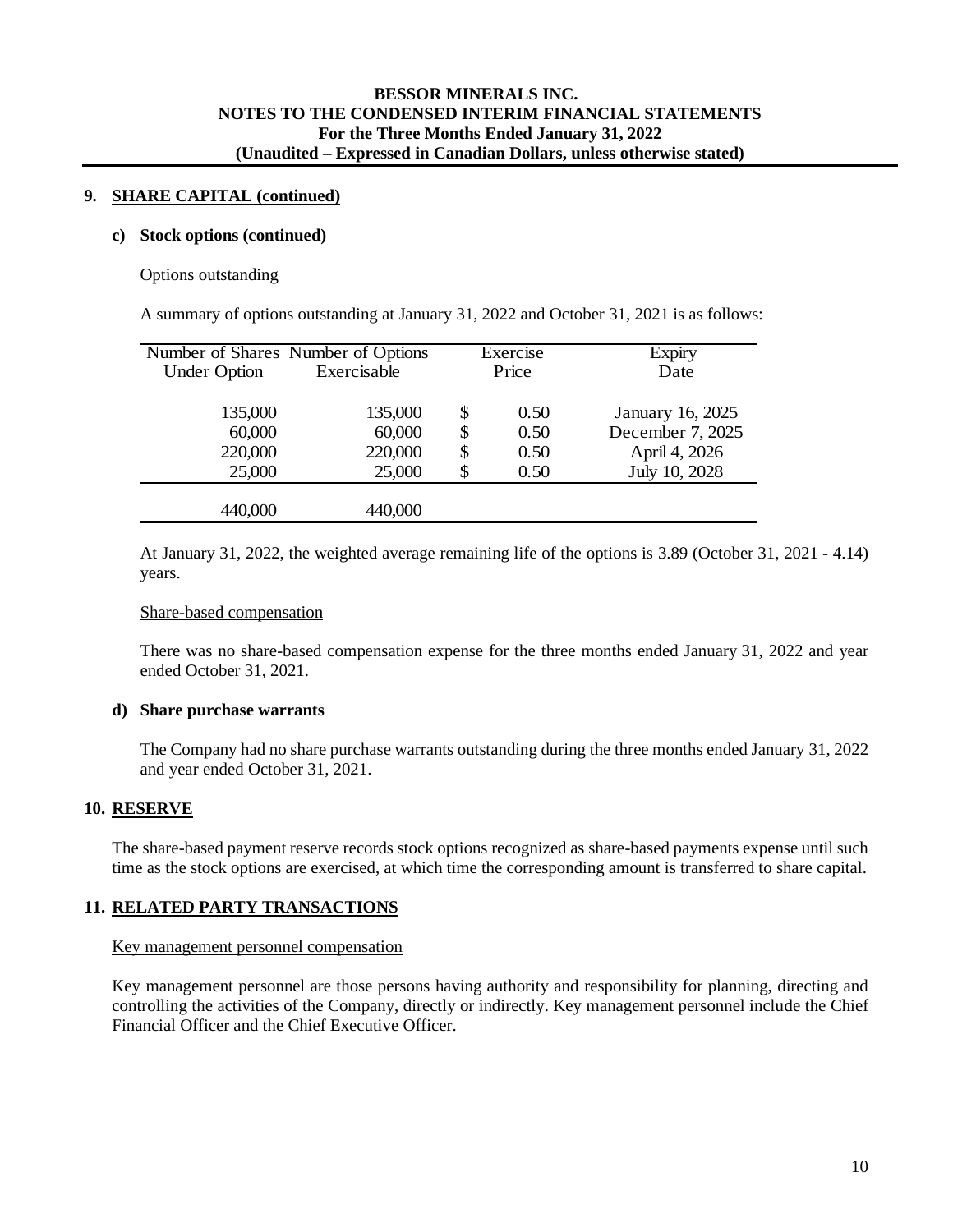# **11. RELATED PARTY TRANSACTIONS (continued)**

The Company has paid or accrued fees of \$6,500 (2021 - \$6,000) to companies controlled by officers for management, administrative, accounting and technical services. These amounts are included in management fees and geological fees, as outlined below:

|                          |   | 2021  | 2020  |
|--------------------------|---|-------|-------|
| Short-term compensation: |   |       |       |
| Management fees          | Ъ | 6,000 | 6,000 |
| Geological fees          |   | 500   | -     |

Management fees consisted of \$6,000 (2021 - \$6,000) paid to a company controlled by the Chief Financial Officer. Geological fees, which are included in exploration and evaluation assets, consisted of \$500 (2021 - \$nil) paid to a company controlled by the Chief Executive Officer.

# **12. FINANCIAL INSTRUMENTS**

Financial instruments are agreements between two parties that result in promises to pay or receive cash or equity instruments. The Company classifies its financial instruments as follows: cash and cash equivalents and marketable securities are classified as fair value through profit or loss; accounts receivable and reclamation advance, as amortized cost; and accounts payable and accrued liabilities, as amortized cost. The carrying values of these instruments approximate their fair values due to their short term to maturity.

The following table sets forth the Company's financial assets measured at fair value by level within the fair value hierarchy:

| <b>January 31, 2022</b>       |    | <b>Level 1</b> | Level 2 |   | Level 3 |
|-------------------------------|----|----------------|---------|---|---------|
|                               |    |                |         |   |         |
| Cash and cash equivalents     | \$ | 336,617 \$     |         | S |         |
| Investment in private company | S  |                |         |   |         |
|                               |    |                |         |   |         |
| October 31, 2021              |    | Level 1        | Level 2 |   | Level 3 |
|                               |    |                |         |   |         |
| Cash and cash equivalents     | S  | 361,297 \$     |         | S |         |
| Investment in private company | S  |                |         |   |         |

The Company has exposure to the following risks from its use of financial instruments:

- Credit risk:
- Liquidity risk; and
- Market risk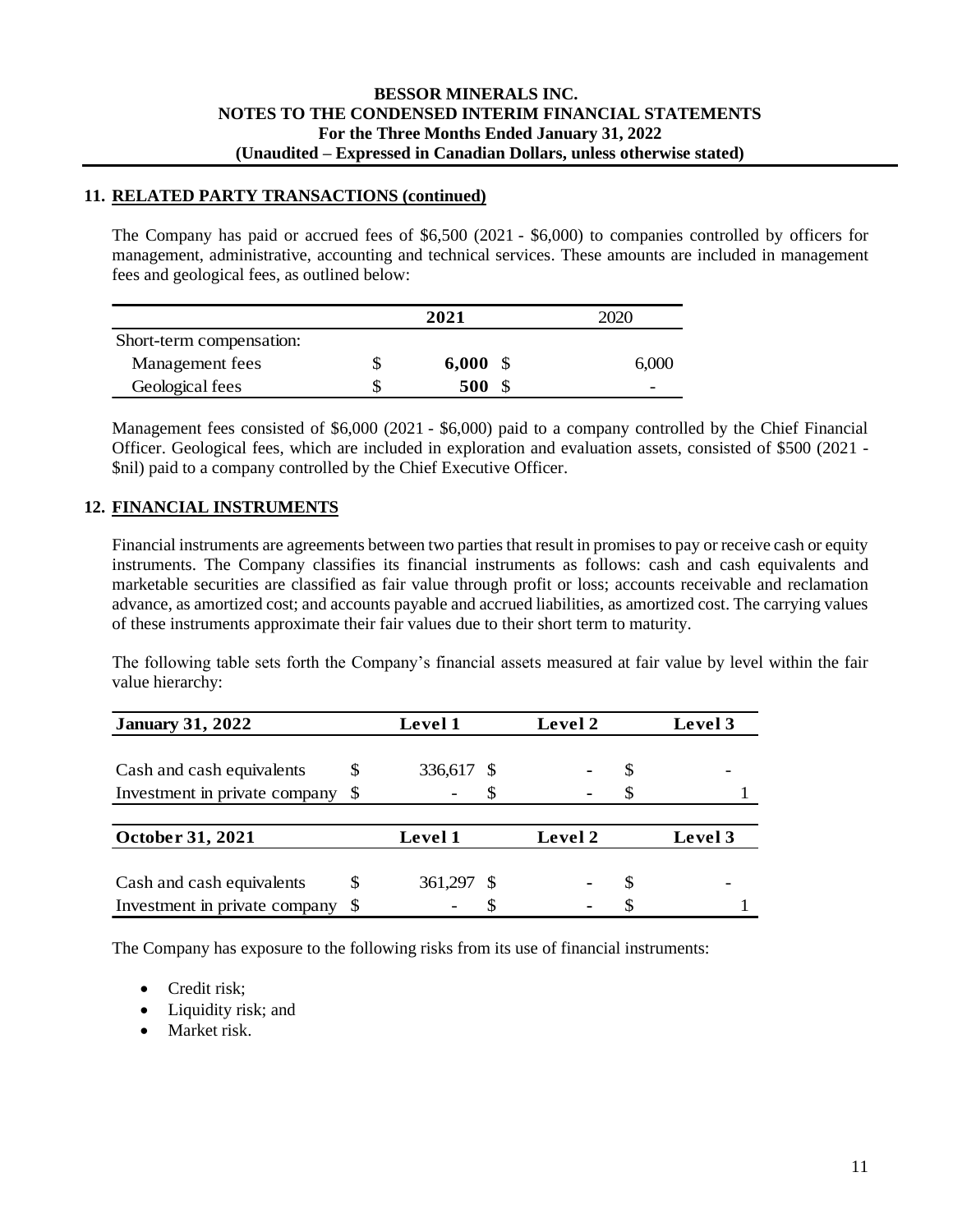## **12. FINANCIAL INSTRUMENTS (continued)**

#### **a) Credit risk**

Credit risk is the risk of financial loss to the Company if a customer or counterparty to a financial instrument fails to meet its contractual obligations.

The maximum exposure to credit risk is as follows:

|                           | <b>January 31, 2022</b> | October 31, 2021 |
|---------------------------|-------------------------|------------------|
|                           |                         |                  |
| Cash and cash equivalents | 336.617                 | 361.297          |

All of the Company's operations are conducted in Canada. The Company's exposure to credit risk is influenced mainly by the individual characteristics of each counterparty.

The Company limits its exposure to credit risk on cash and cash equivalents by only investing in liquid securities offered by chartered banks. Given the credit rating of the bank and the securities owned, management does not expect significant credit losses on cash and cash equivalents.

The Company's accounts receivable consists primarily of Goods and Services Tax at January 31, 2022 and October 31, 2021. As at January 31, 2022 and October 31, 2021, the Company's accounts receivable were current (less than 90 days). The Company believes that all outstanding balances are collectible, and therefore, there is no allowance for doubtful accounts at January 31, 2022 and October 31, 2021.

## **b) Liquidity risk**

Liquidity risk is the risk that the Company will not be able to meet its financial obligations as they fall due. The Company's approach to managing liquidity is to ensure, as much as possible, that it will always have sufficient liquidity to meet its liabilities when due, under both normal and stressed conditions, without incurring unacceptable losses or risking damage to the Company's reputation.

The Company has a planning and budgeting process in place by which it anticipates and determines the funds required to support normal operation requirements and the growth and development of its mineral exploration and evaluation assets. The Company coordinates this planning and budgeting process with its financing activities through the capital management process described in Note 13. Management has increased its focus on liquidity risk given the impact of the current economic and financial market climate on the availability of equity financing.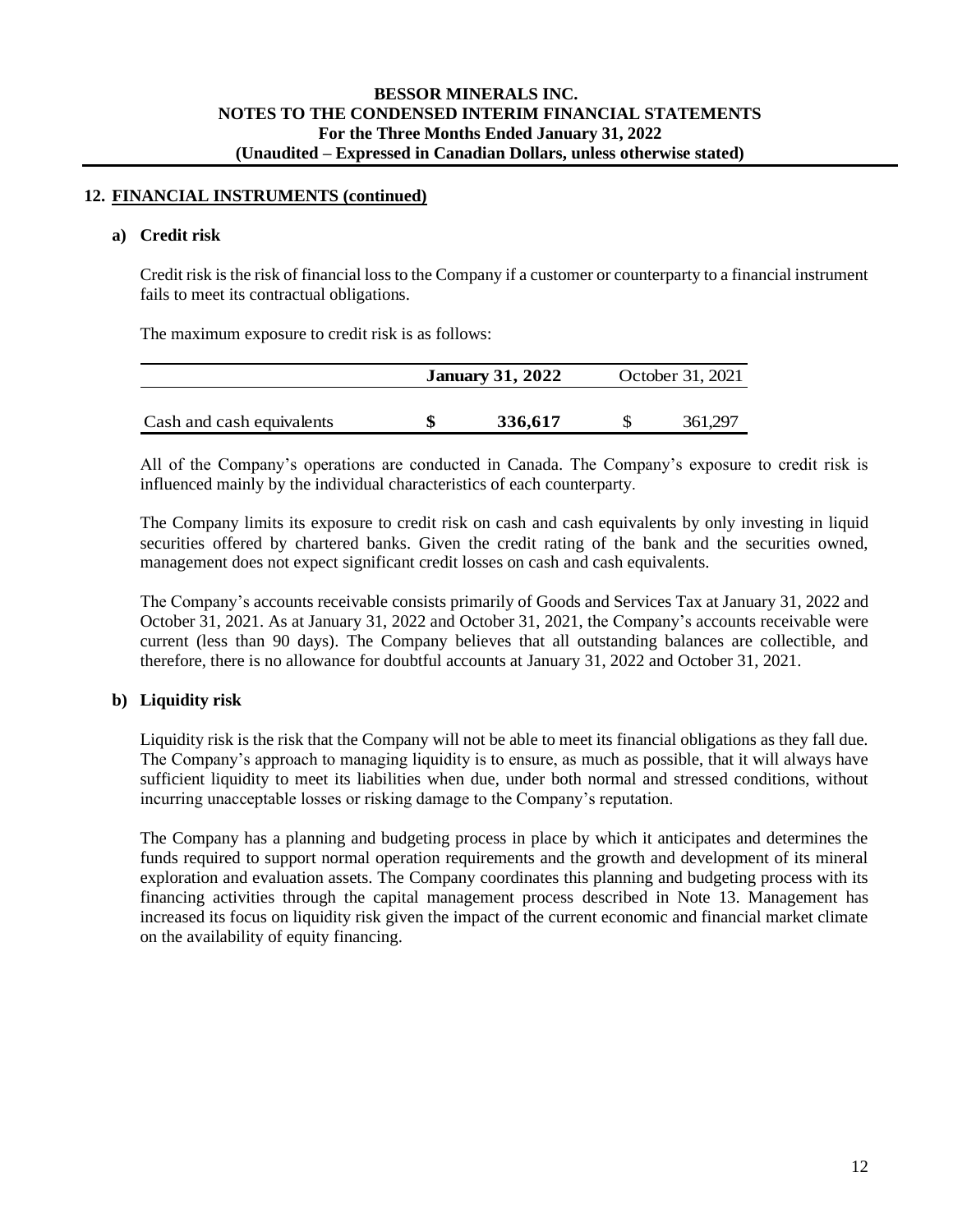## **12. FINANCIAL INSTRUMENTS (continued)**

## **b) Liquidity risk (continued)**

The Company's financial liabilities are comprised of accounts payable and accrued liabilities. The financial liabilities at January 31, 2022 are summarized below:

|                                       |   |                      |      |                            |               | <b>Less</b> |              | One                          | Two   |                          |     | More                     |
|---------------------------------------|---|----------------------|------|----------------------------|---------------|-------------|--------------|------------------------------|-------|--------------------------|-----|--------------------------|
|                                       |   | Carrying Contractual |      |                            |               | than        |              | to Two                       |       |                          |     | to Five than Five        |
|                                       |   | Amount               |      | <b>Cash Flows</b> One Year |               |             |              | Years                        | Years |                          |     | Years                    |
| Non-derivative financial liabilities: |   |                      |      |                            |               |             |              |                              |       |                          |     |                          |
| Accounts payable and                  |   |                      |      |                            |               |             |              |                              |       |                          |     |                          |
| accrued liabilities                   |   | 10,000               | -S   | $\overline{\phantom{a}}$   | <sup>\$</sup> | 10,000      | <sup>S</sup> | $\qquad \qquad \blacksquare$ | - \$  | $\overline{\phantom{a}}$ | -S  | $\overline{\phantom{0}}$ |
|                                       | S | 10,000               | - \$ |                            | S             | 10,000      | \$           | $\blacksquare$               | - \$  | $\blacksquare$           | -SS |                          |

# **c) Market risk**

Market risk is the risk that changes in market prices, such as foreign exchange rates and interest rates, will affect the Company's income or the value of its holdings of financial instruments. The objective of market risk management is to manage and control market risk exposures within acceptable parameters, while optimizing the return on capital.

- *i) Currency risk –* The Company has nominal funds held in a foreign currency, and as a result, is not exposed to significant currency risk on its financial instruments at period-end.
- *ii) Interest rate risk –* Interest rate risk is the risk that future cash flows will fluctuate as a result of changes in market interest rates. Interest earned on cash and cash equivalents is at nominal interest rates, and therefore, the Company does not consider interest rate risk to be significant. The Company has no interest-bearing financial liabilities.

# **13. MANAGEMENT OF CAPITAL**

The Company's policy is to maintain a strong capital base so as to maintain investor, creditor and market confidence, and to sustain future development of the business. The Company manages its capital structure and makes adjustments to it in light of changes in economic and financial market conditions. The Company considers its capital structure to include shareholders' equity and working capital. In order to maintain or adjust the capital structure, the Company may issue shares and adjust its spending to manage current and projected cash levels.

As the Company is in the exploration stage, it endeavors to manage its capital structure in a manner that provides sufficient funding for operational activities through funds primarily secured through equity capital obtained in private placements. There can be no assurances that the Company will be able to continue raising capital in this manner.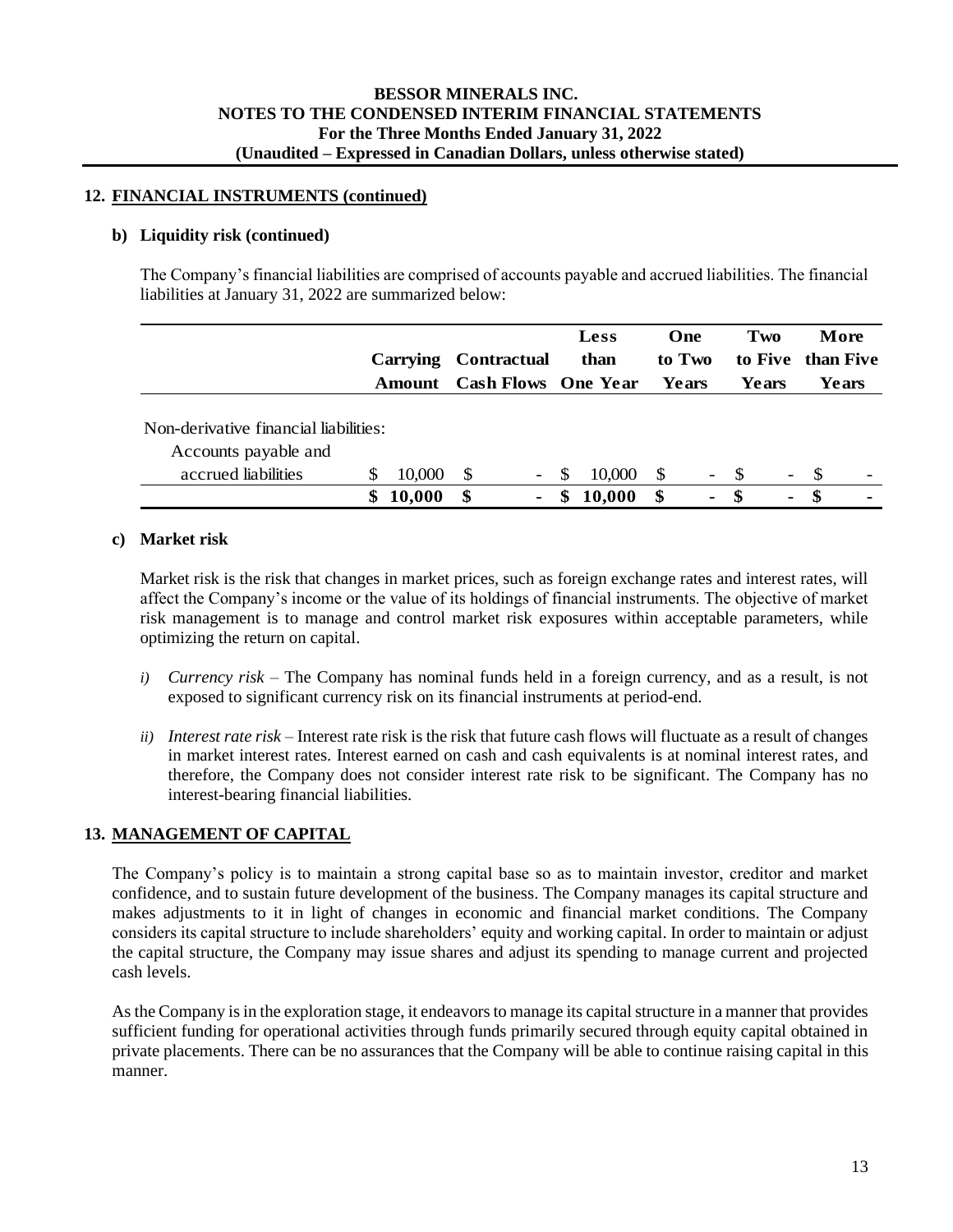# **13. MANAGEMENT OF CAPITAL (continued)**

The Company facilitates the management of capital through preparation of annual expenditure budgets and cash forecasts that are updated as necessary. There were no changes in the Company's approach to capital management during the three months ended January 31, 2022.

The Company is not exposed to externally imposed capital requirements.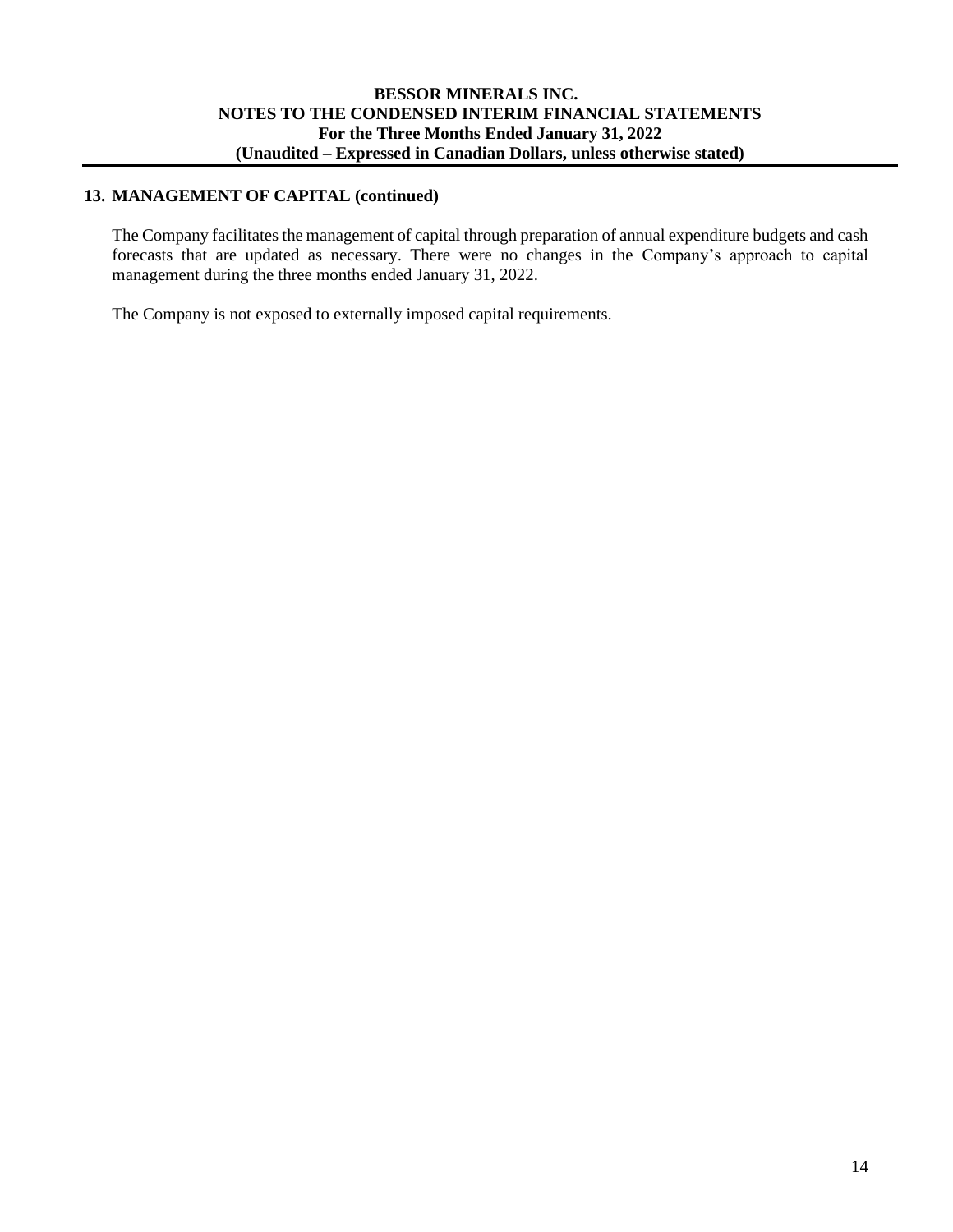# **BESSOR MINERALS INC. MANAGEMENT DISCUSSION AND ANALYSIS**

This Management Discussion and Analysis ("MD&A") for the three months ended January 31, 2022 was prepared with information available up to March 29, 2022 and should be read in conjunction with the Company's condensed interim financial statements and accompanying notes for the three months ended January 31, 2022.

The financial information presented in this MD&A and referenced above are in Canadian dollars and have been prepared in accordance with International Financial Reporting Standards. The significant accounting policies are set out in Note 4 of the audited financial statements of the Company as at October 31, 2021 and for the year then ended.

Any scientific or technical information, as described in National Instrument 43-101 *Standards of Disclosure for Mineral Projects* ("NI 43-101"), disclosed in this MD&A has been reviewed and approved by Dr. Kieran Downes, P.Geo, President and Chief Executive Officer of Bessor Minerals Inc. and a Qualified Person, as defined by NI 43-101, under whose direction the Company's exploration program is being carried out.

# **Company Overview**

Bessor Minerals Inc. ("Bessor" or the "Company") was incorporated under the *Business Corporations Act* (Alberta) on June 4, 2007. A Plan of Arrangement between the Company, Signet Minerals Inc. and Cash Minerals Ltd. was completed on August 7, 2007 and the Company became a reporting issuer at that time. The Company was listed on the TSX Venture Exchange ("TSX-V") on September 20, 2007. On March 21, 2022, the Company was transferred to the NEX board of the TSX-V and currently trades under the symbol "BST.H". The principal business of the Company is the identification, evaluation and acquisition of mineral properties, as well as exploration of mineral properties once acquired.

The Company is involved in gold and base metal exploration. Bessor's corporate strategy is to acquire interests in projects that have the potential to host large, high-grade gold and base metal deposits. Currently, all of the Company's projects are located in British Columbia.

As of the date of this MD&A, Bessor has not earned any production revenue nor found any resources on any of its properties. The Company is a reporting issuer in British Columbia and Alberta.

# **Outlook**

Bessor holds an option to acquire a 100% interest in the 3,689.75-hectare Redhill property, located approximately 80 kilometres west of Kamloops and 10 kilometres south of Ashcroft, British Columbia. Under the terms of the option, the Company may acquire a 100% interest in the Redhill property located in British Columbia by making \$405,000 in option payments, issuing 1,600,000 common shares of the Company, and spending \$650,000 in exploration expenditures over a ten-year period. If the Company exercises the option, Homegold Resources Ltd. ("Homegold") will retain a 2% net smelter return royalty ("NSR"), one-half (1%) of which can be purchased by the Company for \$1,000,000 at any time. Bessor believes there are copper-zincgold targets that can be quickly and cost-effectively drill tested on the Redhill property.

Bessor completed the sale of its 100% interest in the Key property to New Gold Inc. ("New Gold") in December 2013. As part of the transaction, Bessor was granted a 2% NSR on the Key property. During the year ended October 31, 2018, the Company sold one-half of its 2% NSR to New Gold for \$300,000 cash. If a valuation condition in relation to a third-party private company was satisfied before April 9, 2020, the Company would have received an additional \$81,250. The valuation condition was not met. The Company had previously only recognized the \$300,000 received, and accordingly, no adjustments were required when the valuation condition was not met. New Gold can purchase the remaining 1% for \$2,000,000 cash. The thirdparty private company became a related party subsequent to the transaction.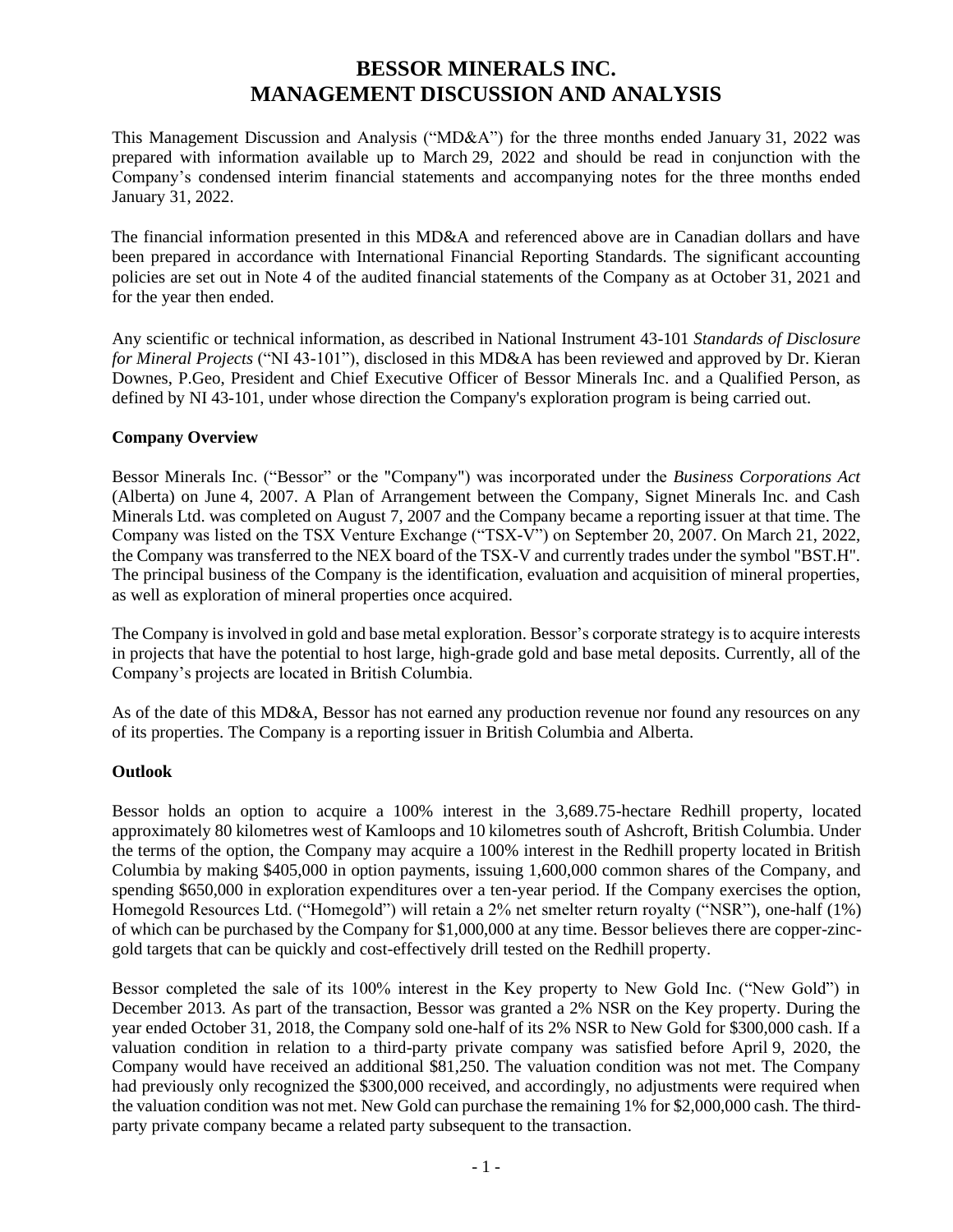On June 9, 2020, New Gold announced the sale of the Blackwater project to Artemis Gold Inc. ("Artemis"). The Company's Key property NSR is contained within the Blackwater project and is now payable by Artemis. On September 13, 2021, Artemis announced the results of a feasibility study based on a revised development approach to the Blackwater Gold project ("Blackwater"). On October 25, 2021, Artemis filed a NI 43-101 Technical Report for the Blackwater Feasibility Study.

Bessor also holds a 100% interest in the 8,178-hectare Golden Eagle project, located just south of the Yukon-British Columbia border, 70 kilometres west-northwest of Atlin, British Columbia. The Golden Eagle project is highly prospective for gold and silver mineralization, and also has potential for volcanogenic massive sulfide ("VMS") mineralization. Bessor plans to resume exploration on the Golden Eagle project in 2021.

In early March 2020, there was a global outbreak of coronavirus (COVID-19) that has resulted in changes in global supply and demand of certain mineral and energy products. These changes, including a potential economic downturn and any potential resulting direct and indirect negative impact to the Company, cannot be fully determined, but they could have a prospective material impact on the Company's project exploration activities, liquidity and the ability to obtain financing.

As of March 29, 2022, the Company's day-to-day operations have not been materially affected by COVID-19. The Company has no formal office space and no employees. Management and the Board of Directors, along with the Company's advisors, have continued to work remotely. The Company has until November 2022 to complete exploration of \$150,000 on the Redhill property, which it intends to do, subject to any COVID-19 restrictions imposed by the provincial and federal governments. The Company continues to monitor the situation. To date, the Company has not applied for any assistance related to COVID-19 from the provincial or federal governments.

# **Going Concern**

The Company is in the process of exploring and evaluating its mineral exploration and evaluation assets. On the basis of the information to date, it has not yet determined whether these assets contain economically recoverable ore reserves. The underlying value of the mineral exploration and evaluation assets and related deferred costs is entirely dependent on the existence of economically recoverable reserves, the ability of the Company to obtain the necessary financing to complete development and upon future profitable production. The amounts shown as mineral exploration and evaluation assets and deferred exploration costs represent net costs to date, less any amounts written off, and do not necessarily represent present or future values.

The Company's ability to continue as a going concern is dependent on accessing capital markets or entering into collaborative agreements that would provide additional financing. The outcome of these matters is materially uncertain at this time.

Realization values may be substantially different from carrying values as shown. The condensed interim financial statements for the three months ended January 31, 2022 do not include any adjustments that would be necessary to the carrying values and classifications of assets and liabilities should the Company be unable to continue as a going concern.

## **Significant Accounting Estimates**

Significant areas requiring the use of management estimates include the determination of impairment of mineral exploration and evaluation assets, the valuation of the investment in K2 Resources Inc., the recoverability and measurement of deferred income tax assets and liabilities, and the recognition and valuation of provisions for restoration and environmental liabilities. Management believes the estimates are reasonable; however, actual results could differ from those estimates and could impact future results of operations and cash flows.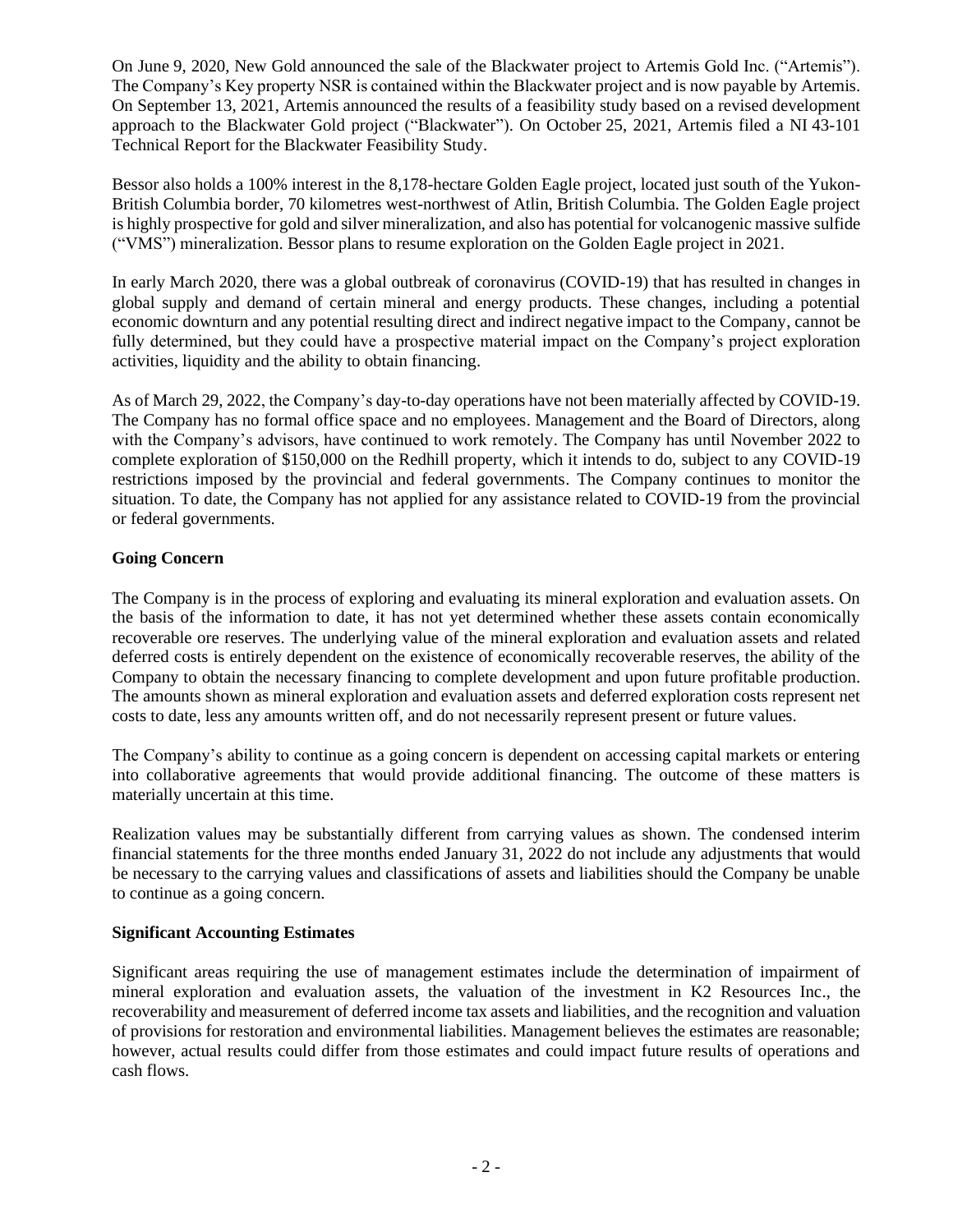## **Significant Accounting Judgments**

Information about critical judgments in applying accounting policies that have the most significant risk of causing material adjustment to the carrying amounts of assets and liabilities recognized in the financial statements within the next financial year include the Company's going concern assessment.

# **Exploration Projects**

Dr. Kieran Downes, P.Geo., President and Chief Executive Officer is the Qualified Person under NI 43-101 who has reviewed the scientific and technical disclosure provided below.

# **Redhill Property – Copper, Gold, Zinc and Silver**

Bessor holds an option to acquire a 100% interest in the 3,689.75-hectare Redhill property, located approximately 80 kilometres west of Kamloops and 10 kilometres south of Ashcroft, British Columbia.

Under the terms of the option, dated July 8, 2015, and as amended July 30, 2019 and September 15, 2020, the Company may acquire a 100% interest in the Redhill property located in British Columbia by making option payments as follows:

- \$5,000 upon signing of the agreement (paid);
- $$5,000$  on or before each of July 8, 2016 and July 8, 2017 (paid);
- $$10,000$  on or before July 8, 2018 (paid);
- \$7,500 and 300,000 common shares of the Company upon TSX-V acceptance of the July 30, 2019 amendment (paid and issued);
- \$5,000 and 300,000 common shares of the Company upon TSX-V acceptance of the September 15, 2020 amendment (paid and issued);
- \$17,500 and 500,000 common shares of the Company on or before July 8, 2021 (paid and issued);
- \$15,000 and 500,000 common shares of the Company on or before July 8, 2022;
- \$40,000 on or before each of July 8, 2023 and July 8, 2024; and
- \$255,000 on or before July 8, 2025.

In addition to the option payments, the Company must spend \$650,000 on exploration under the terms of the original agreement as follows:

- \$20,000 on or before the first anniversary of the agreement (spent);
- \$50,000 on or before the second anniversary of the agreement (spent);
- \$150,000 on or before the third anniversary of the agreement (spent);
- \$30,000 on or before the fourth through ninth anniversaries of the agreement (spent);
- An additional \$150,000 on or before November 15, 2022, as a result of the September 15, 2020 amendment; and
- \$100,000 on or before the tenth anniversary of the agreement.

If the Company exercises the option, Homegold will retain a 2% NSR, one-half (1%) of which can be purchased by the Company for \$1,000,000 at any time. In the event of commercial production or sale of 100% of the property, Homegold will receive a bonus payment of \$500,000 in cash or shares at the election of Homegold. Expenditures can be accelerated at the Company's election and excess expenditures in any year will be credited towards future years.

Bessor believes there are copper-zinc-gold targets that can be quickly and cost-effectively drill tested in the "Redhill" and "Beta (Feedlot)" zones, as well as in extensions to the south. In its evaluation of the property, Bessor identified potential settings for mineralization in the stratigraphic hanging wall west of the Redhill zone. Soil geochemistry shows base metal and gold anomalies offset from the Redhill zone that have not been tested and there are also some strong electromagnetic ("EM") conductors in the Beta zone that have not been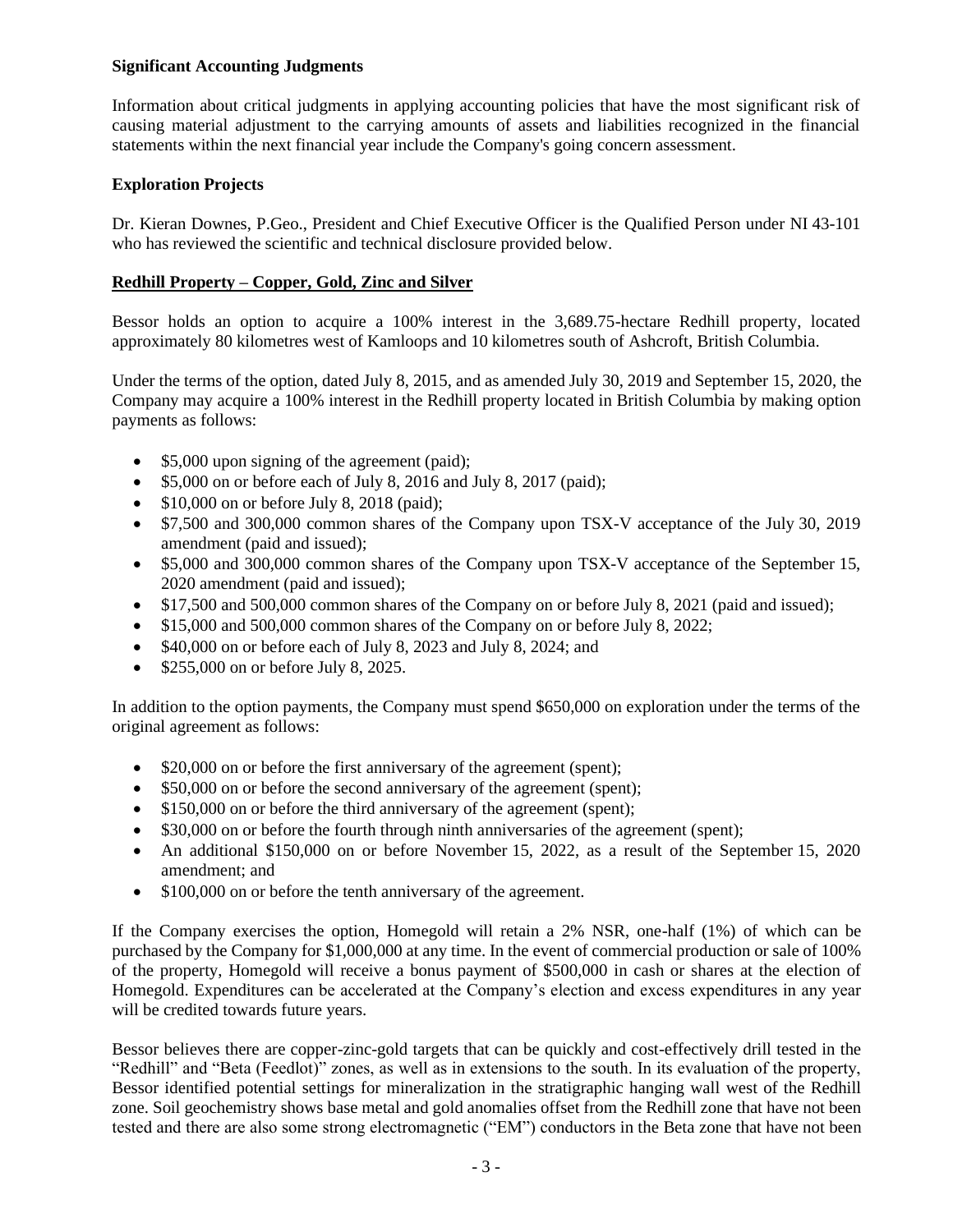drilled. The mineralization in the Redhill zone is a very prominent gossan developed on a VMS exhalative, stockwork feeder zone. Mineralization in the Beta zone appears to be more akin to exhalative iron formation. Past drilling of EM conductors in both zones returned encouraging intersections, including: 7.75 metres (or "m") with 2.54% copper, 2.78% zinc, 77.0 grams per tonne ("g/t") silver and 0.37% gold over 7.75 metres; 2.08% copper, 7.5 g/t silver over 1.35 metres; 0.56% copper, 0.79 g/t silver over 2.95 metres; and 0.59% copper, 1.6% zinc, 1.91 g/t silver and 0.39 g/t gold over 2.58 metres (British Columbia Assessment Report Indexing System ("ARIS") Report #28371).

The volcanic sequence of the Redhill sector is exposed in a five kilometres-wide, NNW-striking, thrust slice over a distance of at least 20 kilometres. The geology is interpreted to be chemically analogous and age equivalent to the Permo-Triassic age Kutcho Assemblage that hosts the Kutcho Creek Cu-Pb-Zn-Ag VMS deposit in northern British Columbia. The potentially analogous Kutcho deposit currently owned by Kutcho Copper Corp. reportedly hosts Probable Mineral Reserve (2017 estimate) of 10.4 Mt at 2.01% Cu, 3.19% Zn, 34.61 g/t Ag and 0.37 g/t Au (see Kutcho Copper Corp.'s website [https://www.kutcho.ca/projects/kutcho](about:blank)[project/\)](about:blank). Management of Bessor is not aware of a NI 43-101 resource on the Redhill project, and analogous deposits, such as the Kutcho deposit, should not be considered an indication that a resource is contained or will be discovered on the Redhill project.

# Alpha Zone

The Alpha zone, approximately 2.0 x 2.5 kilometres, encompasses a sequence of felsic to intermediate volcanics, the historic "Redhill zone", as well as an extensive area of untested soil anomalies (copper >> zinc >>> silver). The volcanics associated alteration and mineralization are interpreted to represent a stringer zone in the footwall of a VMS exhalative system. A primary target is an untested, strong, off-hole Pulse EM conductor in the vicinity of hole RH-06-25, which intersected 8.97% copper, 4.96 % zinc, 1.27 g/t gold and  $>30.0$  g/t silver over 2.04 metres, including 10.15% copper, 5.45% zinc, 1.41 g/t gold and  $>30.0$  g/t silver over 1.74 metres. Bessor has re-logged and confirmed this mineralized intersection. The untested off-hole Pulse EM conductor indicates extensions to this mineralization (Avalon Ventures Ltd. news release, October 31, 2006).

A 2006 fixed-loop transient EM ("FLTEM") survey identified 11 EM conductors in an area ~600 x 1,100 metres. The mineralization in hole RH-06-25 is associated with a medium strength, 200-metre-long conductor. Conductors along strike, and other nearby stronger conductors, have not been drill tested (British Columbia ARIS Report #28525).

On December 1, 2015, Bessor reported it had been awarded a British Columbia *Mines Act* multi-year permit for its diamond drilling program on the Alpha and Beta zones of the Redhill project. The permit also authorizes Bessor to conduct induced polarization surveys over the target zones.

In a June 20, 2016 news release, Bessor reported that it received the final results from a Voltera-3DIP (threedimensional induced polarization) survey over the Alpha zone, Redhill project. While final modelling and interpretation of the data is underway, preliminary results show a domain of high chargeability and resistivity along the west side of the grid at a depth of  $\sim$ 200 metres. This domain is flanked to the east by a domain of low chargeability. While the geology and structures of the different domains remain to be confirmed, it is clear the 3DIP data is mapping previously unrecognized and fundamental geological patterns in the Alpha zone that will guide exploration. The Redhill VMS prospect occurs in a prospective volcanic sequence that tracks the contact of the high/low chargeability domains. This contact will be a focus of future exploration. The VMS prospect is associated with a 200-metre long FLTEM conductor, as well as borehole transient EM conductors. Hole RH-06-25, re-logged, quartered and re-assayed by Bessor, returned: 8.75% copper, 4.75% zinc, 1.22 g/t gold and 61.19 g/t silver over 2.04 metres. The mineralization is open along strike and to depth. The survey also identified a large chargeability anomaly ( $> 20$  milliseconds), over an area of  $\sim$ 280 x 260 metres, just west of the VMS prospect, and another (16-18 milliseconds), over an area ~210 x 100 metres, in the southeast part of the grid. There is no record of drilling or other exploration on either of these targets.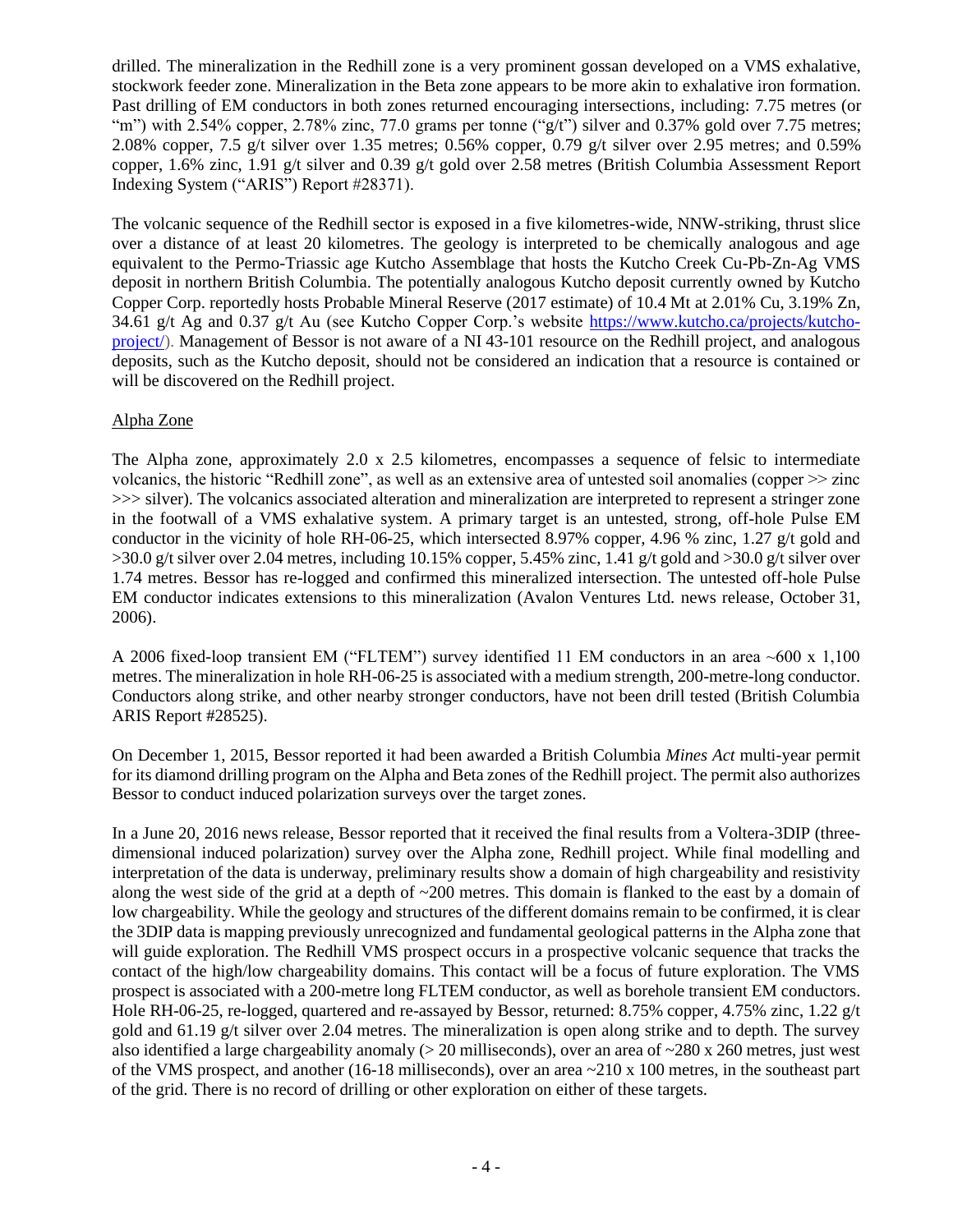The Volterra-3DIP survey was conducted by SJ Geophysics Ltd. of Vancouver. Nine lines (10.8 kilometres) at a spacing of 150 metres were surveyed.

On July 25, 2016, the Company reported that a program of detailed follow-up soil sampling and prospecting of 3DIP anomalies on the Alpha zone and evaluation of the gold-, copper- and zinc-in-soil anomalies on the Alpha South zone is complete. New drill targets have been identified associated with slumped/mechanically transported sulphides and the area of volcanic stratigraphy prospective for the discovery of VMS deposits has been significantly expanded.

The 3DIP survey mapped previously unrecognized and fundamental geologic patterns in the Alpha zone where the geologic sequence dips steeply west  $(\sim 75^{\circ})$ . The 3DIP shows where sulphides are introduced into the volcanic sequence accompanied by increased silicification, which is mapped by the resistivity. Plentiful breccia boulders, several of which contain massive sulphide blocks, have been found in a prospective volcanic sequence  $(\sim 100 \text{ m}$  wide) that is coincident with the strong, chargeability/resistivity anomaly. The horizon is located ~70 m into the hanging wall of the VMS prospect. The sulphides are dominantly of pyrite with trace to minor chalcopyrite. The boulders represent slump features and/or mechanically transported mineralization likely the result of brecciation at source, transport down-slope by gravity-driven submarine debris flows and deposition in depressions. What is geologically termed "transported ore" can form substantial bodies of mineralization, as in the Buchans and Boundary VMS deposits in Newfoundland.

The prospective volcanics, chargeability and resistivity anomalies continue to the west beneath the adjacent valley through which the Trans Canada Highway runs. A percussion hole (R87-7) drilled in the valley intersected copper mineralization in volcanics. It demonstrates the potential for the discovery of significant mineralization in this area:

"In the current program the best hole was R87-7 which intersected 1,236 ppm (parts per million) copper from 171 to 204 metres along with 1,694 ppm zinc, 5.7 ppm molybdenum and 2.4 ppm silver. The remainder of the hole was not anomalous. The higher-grade intersection was associated with a relatively high pyrite content of 5% compared with 2% for most of the hole. Here the host rock consisted of interbedded rhyolites and andesites with chorite-sericite-quartz-pyrite alteration with minor chalcopyrite mineralization." (1987 British Columbia ARIS Report #17263).

Detailed (100 m x 25 m) soil sampling was undertaken along the ~900 m x ~250 m gold-in-soil anomaly. Anomalous sample sites were also pitted and sampled. Results will be released once received and evaluated. Prospecting identified shearing with local quartz and quartz-carbonate veining along a magnetic low in a diorite intrusive. The gold-in-soil anomalies track this structure.

The strongest gold-, copper- and zinc-in-soil anomalies in the Alpha South zone were prospected and pitted. The copper and zinc anomalies appear to be associated with structures/shearing possibly associated with particular volcanic horizons. Further work is required to confirm this possibility. The gold anomalies appear to be related to rhyolite. Sheared rhyolite in an area of anomalous gold-in-soil, on the south side of the zone, is altered to white clay. The rhyolite contains high levels of mercury (2,500 ppb (parts per billion)) (British Columbia ARIS Report #23423). Further work is required to evaluate the significance of the gold-in-soil anomalies and the implications of the high mercury levels in the rhyolite.

On November 15, 2016, Bessor reported results of its 2016 drill program. Hole RH-16-04 intersected a new, near surface zone of copper mineralization ("Upper Zone"). The hole, drilled from a platform excavated into the side of a hill, intersected mineralization grading 0.72% copper and 6.5 g/t silver over 6.5 metres, starting at a depth of 5.1 metres. The copper mineralization extends upwards an additional 3.8 metres to the base of the casing; however, because of poor recovery in this interval, a reportable mineralized interval cannot be calculated. Secondary copper mineralization (malachite and chrysocolla) is present in the wall of the drill platform. The downhole width of the mineralized zone is estimated to be in excess of 11.5 metres. Bessor plans to strip, map, trench and sample the mineralization prior to further drilling.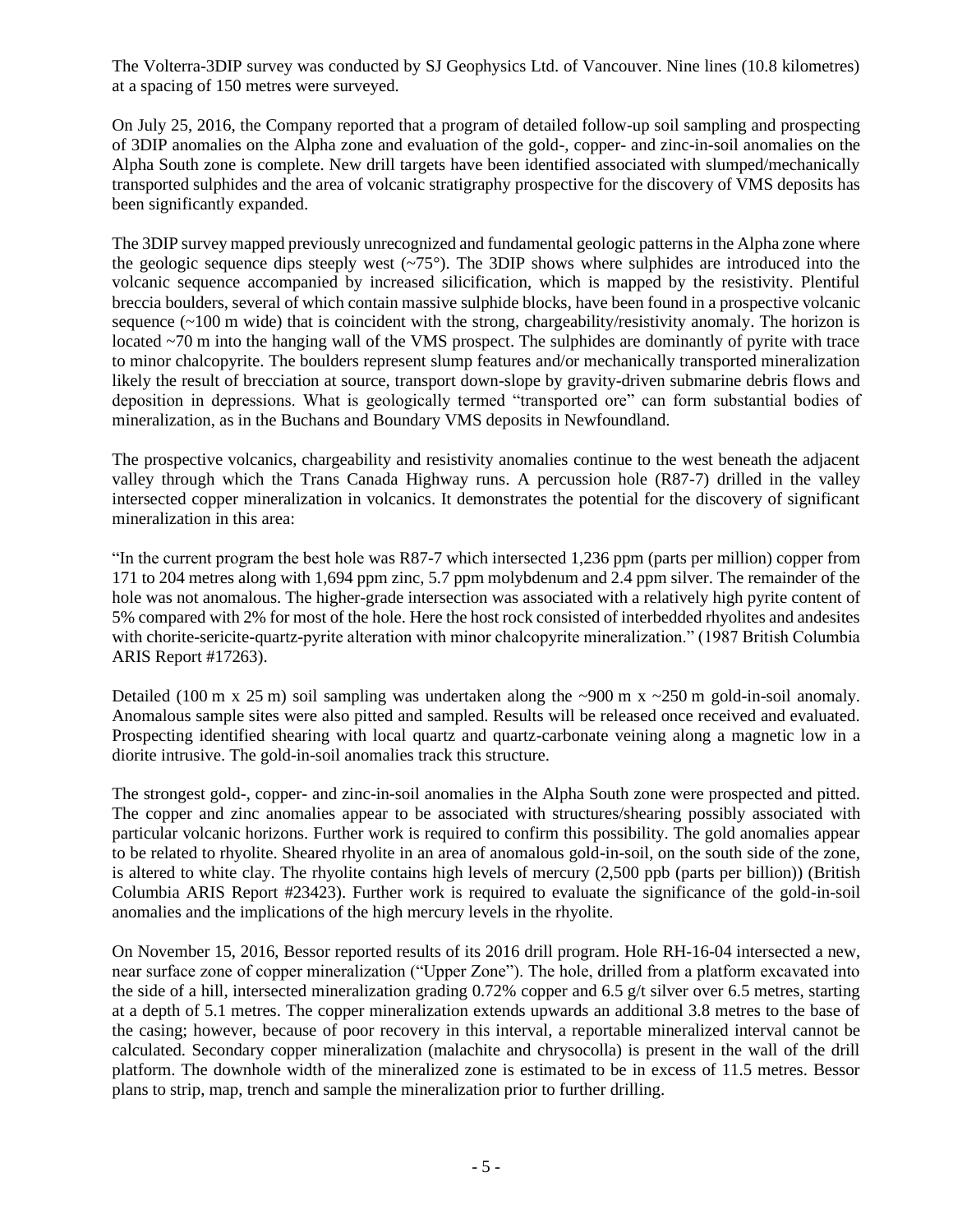Hole RH-16-04 also intersected VMS mineralization grading 0.64% copper and 1.5% zinc over 2.0 metres from 206.3-208.3 metres downhole ("Lower Zone"). This intersection is ~20 metres laterally and ~20 metres higher than the mineralization in hole RH-06-25 (8.75% copper, 4.75% zinc, 1.22 g/t gold and 61.19 g/t silver over 2.04 metres). The mineralization in hole RH-06-25 comprises VMS and stringer zone mineralization. The mineralization in hole RH-16-04 consists only of VMS mineralization with durchbewegung texture. The mineralization is crudely bedded and dips  $\sim 65^\circ$  to the west. The topography also drops off to the west into a prominent valley. The mineralization is open along strike and to depth and lies deeper than was tested by previous drilling in the VMS prospect. Additional drilling is required to explore and delimit this significant area of VMS mineralization.

The Upper and Lower zones are ~195 metres apart downhole. A one-metre band (bed?) of massive pyrite was intersected at 161.8 metres. Centimetre-wide bands of pyrite with trace chalcopyrite occur in the overlying and underlying quartz-eye felsic tuffs along with 5-50% disseminated and irregular concentrations of pyrite. The best assay, 0.15% copper and 1.32  $g/t$  silver over 5.0 metres, together with the geology, indicates the potential for the development of significant copper mineralization, off hole, along this horizon.

Bessor has identified a characteristic tuffaceous subaqueous ash flow unit, commonly with pyroclastic fragmental textures, that is associated with the VMS mineralization. The unit contains prominent blue quartz "eyes" (phenocrysts) in a matrix composed mainly of feldspar and quartz. Mafic minerals are minimal. The recognition of this important unit will guide future exploration.

| Hole     | From $(m)$ | To(m)  | Width $(m)$ | $Cu\%$ | $\mathbf{Zn}$ % | Ag g/t | Au $g/t$ |
|----------|------------|--------|-------------|--------|-----------------|--------|----------|
| RH-16-04 | 5.10       | 11.60  | 6.50        | 0.72   |                 | 6.50   |          |
|          | 156.80     | 160.80 | 4.00        | 0.02   | 0.27            |        |          |
| incl.    | 157.80     | 158.80 | 1.00        |        | 0.79            |        |          |
|          | 160.80     | 165.80 | 5.00        | 0.15   |                 | 1.32   |          |
| incl.    | 165.30     | 165.80 | 0.50        |        | 0.46            |        |          |
|          | 206.30     | 208.30 | 2.00        | 0.64   | 1.50            |        |          |
| RH-16-03 | 33.80      | 34.80  | 1.00        | 0.29   |                 |        | 1.20     |

# **Table 1: Drill Hole Intersections**

Widths presented in Table 1 are downhole core lengths; true widths cannot be reliably estimated at this time. Core samples were analyzed at ALS Global, Vancouver, British Columbia.

Hole RH-16-03 was drilled, in part, to twin hole RH-05-23 and to test for shallow mineralization. The best intersection (0.29% copper and 1.2 g/t gold over 1.0 metre from 33.8-34.8 metres downhole) was obtained from pyrite stringer mineralization. The high-grade mineralization in hole RH-05-23 (2.08% copper and 7.5 g/t gold) was also obtained from pyrite-chalcopyrite stringers, but from ~45 metres deeper. As in the case of the intersections in holes RH-16-04 and RH-06-25, this indicates the better mineralization lies deeper than was previously tested by drilling on the VMS prospect. A new mineralized horizon of bedded pyrite with felsic clasts (cm) as xenoliths in the sulphide was intersected from 8.9-11.3 metres. In the overlying quartz-eye felsic tuff (6.0-8.9 metres) pyrite veins/veinlets (mm  $-$  2 cm) constitute  $\sim$ 30% of the core. Copper (255-405 ppm) and silver (1.33-3.62 g/t) are elevated. Along strike or at depth, this mineralized horizon may host significant copper mineralization in this productive environment.

Hole RH-16-05 tested a newly identified chargeability anomaly (+/- 100 metres depth), and a copper- and zinc-in-soil anomaly, on Horizon 2. The hole, drilled ~100 metres north of the VMS prospect, cut a sequence of quartz-eye felsic tuffs with variably developed pyrite (+ pyrrhotite) as stringers, disseminations and bands to ~30%. While the geology appears to be similar to that in the VMS prospect, no copper, zinc or precious metal mineralization was intersected.

Hole RH-16-01, drilled ~350 metres southwest of the VMS prospect to test a large >20 millisecond chargeability anomaly on Horizon 3, identified pyrite as stringers, disseminations and bands (to ~60%) in intermediate volcanics as the source of the anomaly. The best assay was 0.08% copper over 0.7 metres. This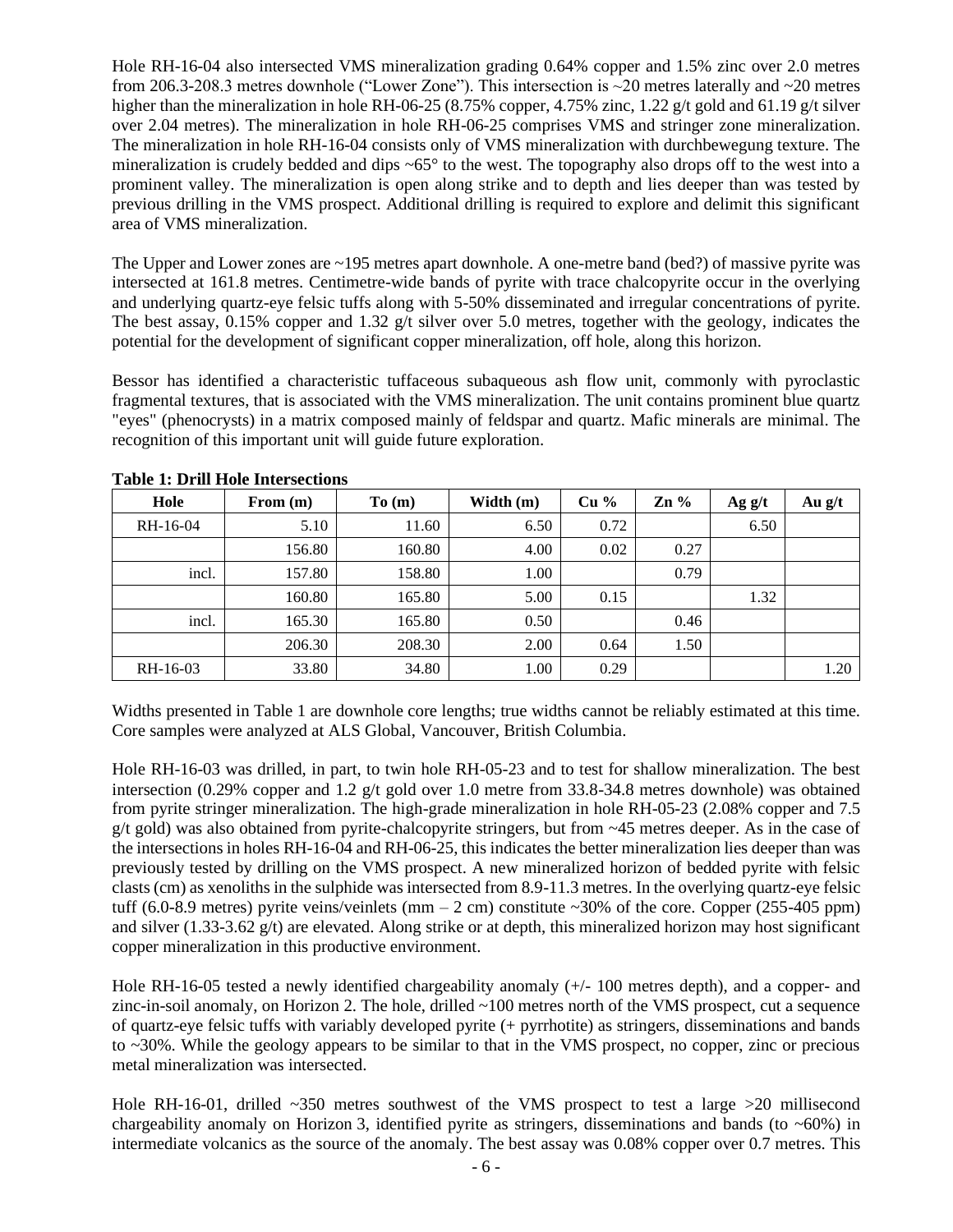hole was probed with a Volterra borehole EM survey ("BHEM"); no conductors were identified. Following completion of the drill program, it is now recognized that the favourable and prospective VMS geology occurs stratigraphically below this horizon.

Hole RH-16-02, drilled to test a chargeability anomaly on Horizon 3, intersected pyritic felsic volcanics. Local intervals, up to 7.0 metres in width, contain increased concentrations of pyrite, including bands/seams to 5 cm, which are anomalous in copper (to  $0.33\%$  over 1.0 metres), and also carry elevated zinc values (to 621 ppm). This mineralization is interpreted to be distal to more significant accumulations of VMS mineralization. Breccia boulders containing massive sulphide blocks representing slump features and/or mechanically transported mineralization have been found in this locale. Their source has not been found. Further drilling is required to evaluate this area.

On August 17, 2017, Bessor reported positive results from a test gravity survey over the VMS mineralization in the Alpha prospect of the Redhill project. The gravity survey identified strong anomalies associated with the Upper and Lower VMS zones and, unexpectedly, with Horizon 1. The results support Bessor's belief that significant VMS mineralization likely occurs at depth in the Upper and Lower VMS zones. The unexpectedly strong anomaly associated with Horizon 1 suggests an untested mineralized mass at depth. The single test line was orientated orthogonal the Upper Zone and Lower Zone VMS mineralization, and to the three stacked horizons hosting VMS mineralization. Several gravity highs can be identified on the overall Bouguer Gravity profile. One high is associated with the Upper Zone mineralization (~300 metres). The Lower Zone mineralization may be related to the broad, lower amplitude gravity high from ~340 to 500 metres. However, the Lower Zone dips at  $\sim 65^\circ$  under the Upper Zone with the result that the strong anomaly at  $\sim 300$  metres is thought to be the result of the superimposition of the two zones. Alternatively, the gravity is indicating a significant sulphide mass associated with the Upper Zone. The best massive sulphide mineralization was intersected in holes RH-16-04 and RH-06-25. Mineralization between these two strong intersections and surface is typically thin and stringer-like as might be expected peripheral to a well-developed VMS deposit. A BHEM of RH-06-25 identified an off-hole response at 30 hertz, with conductivities in the range of 100 to 300 Mhos indicating a potentially large body of mineralization under holes RH-16-04 and RH-06-25. This is the primary drill target in this area.

A second significant high is associated with Horizon 1 and its associated FLTEM conductor. The strong gravity anomaly indicates potential at depth. Horizon 1 has not been drill tested at depth and the FLTEM conductor has not been drill tested along strike. The distribution of sulphides in Horizon 1 may mimic the Lower Zone with the better VMS mineralization occurring at depth. This is an important drill target.

A broad, lower amplitude gravity high occurs within Horizon 3. Gravity anomalies also occur at the start (0 metres) and finish (700 metres) of the survey line. These anomalies have not been delineated. The anomaly at 700 metres occurs with a FLTEM conductor, which is likely mapping a potentially mineralized horizon. This has not been drilled.

The anomaly at 0 metres lies in an overburden covered valley and on the north flank of the induced polarization/magnetic high drill tested by the Company in 2016 (hole RH-16-01). This hole was probed with BHEM; no conductors were identified. Following completion of the 2016 drill program, and with a better understanding of the stratigraphy of the volcanic pile, it was recognized that the favourable and prospective VMS geology occurs stratigraphically below this horizon, to the northeast, towards Horizon 3.

## Beta Zone

The Beta zone, approximately 2.5 x 2.5 kilometres, encompasses a sequence of felsic to intermediate volcanics, graphitic sediments, iron formation +/- locally laminated semi-massive to massive sulphides containing pyrrhotite +/- pyrite +/- minor chalcopyrite. Borehole S-83-4 is reported to have intersected stringer zone mineralization grading 2.54% copper, 2.78% zinc, 77.0 g/t Ag, and 0.37 g/t Au over 7.75 metres (British Columbia ARIS Report #28371). There is no core extant from this hole for re-logging or confirmatory sampling. The Beta zone appears to stratigraphically overly the Alpha zone in the volcanic sequence.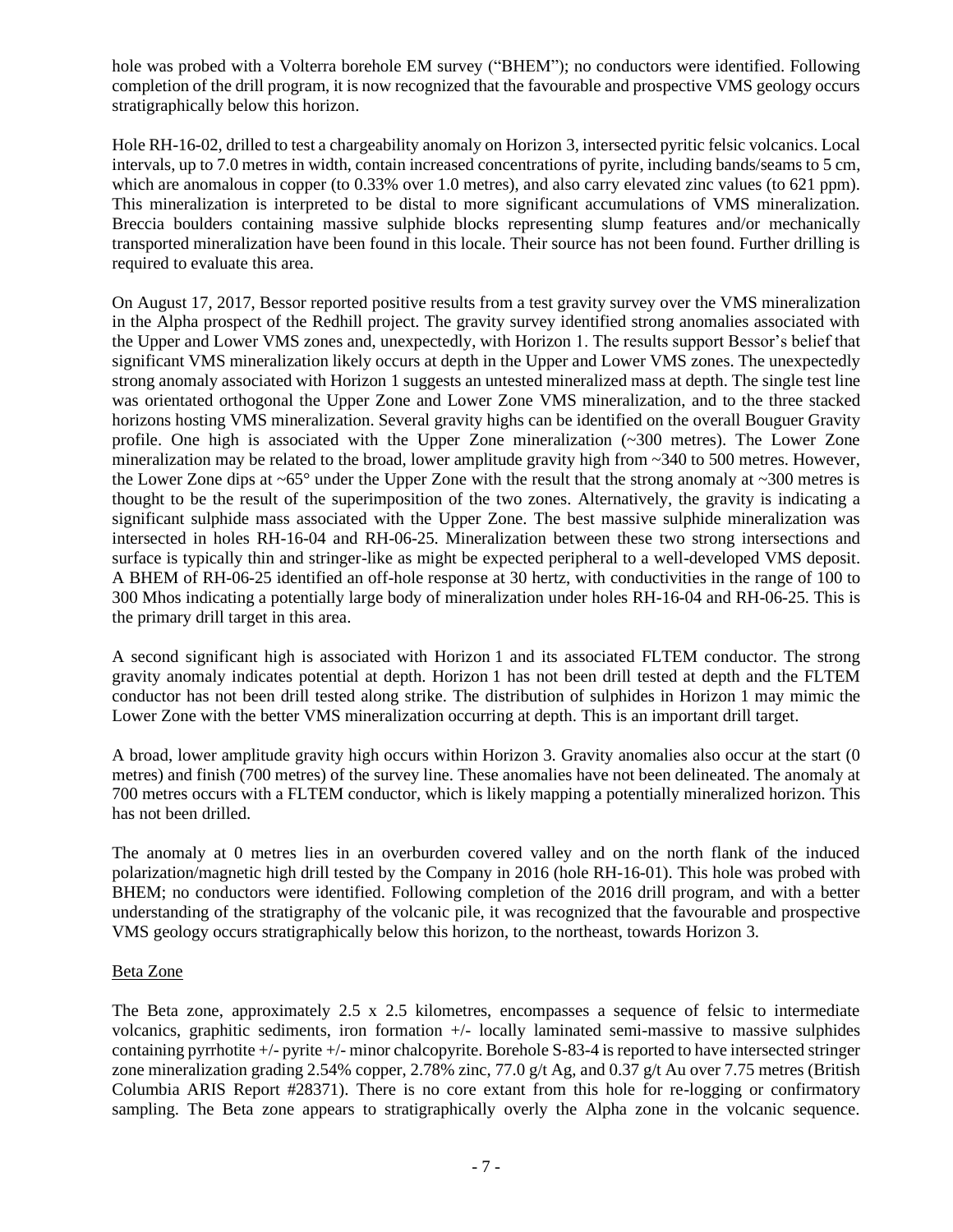Numerous EM, IP/R (induced polarization/resistivity) and magnetic anomalies are present. Bessor is evaluating the geology, geochemistry, and the EM, IP/R and magnetic anomalies to identify drill targets.

In its November 15, 2016 news release, Bessor reported the 2016 IP survey identified a new, large chargeability anomaly associated with the 40 Mhos Beta target, which is located on a 550-metre-long EM conductor. The Beta target, the chargeability anomaly, and the host conductor have never been drilled. The Company plans to drill test this target as part of the next drill program.

In its September 22, 2020 news release, Bessor reported the Company has been granted a two-year extension to its multi-year area-based (MYAB) exploration permit. The Company has commenced a summer/fall 2021 field program on the Redhill project.

#### Delta Zone

The Delta zone covers the historic Spatsum gypsum showings along with smaller expressions of alteration along and across strike. In 2021, Bessor conducted a field program in the Delta zone to evaluate the relationships between the airborne data and the alteration zones/anomalies. A selected suite of samples was collected for spectral analysis by short wavelength infrared (SWIR) analysis, using a portable infrared mineral analyzer (PIMA) spectrometer.

Historically, the gypsum showings and alteration have been considered as potentially indicative of VMS mineralization. Alternatively, the clay alteration may indicate a subaerial environment. An analysis of the minerals identified by PIMA suggests a leached hydrothermal system as the most likely geological setting. The hydrothermal alteration is structurally controlled along NW trending structures and intersecting E-W structures, driven by magnetic intrusives.

#### **Golden Eagle Project – Gold and Silver**

The 8,178-hectare Golden Eagle project is located just south of the Yukon-British Columbia border, 70 kilometres west-northwest of Atlin, British Columbia. The Company controls a 100% interest in the project subject to a 1% NSR payable to a third-party on certain claims.

Golden Eagle is situated at the southern end of the Tintina Gold Belt, which contains many intrusion-related gold deposits, such as Pogo (Alaska), Fort Knox (Alaska), Dublin Gulch (Yukon) and White Gold (Yukon). The property has the potential to host several deposit types, including bulk tonnage intrusion-related deposits with associated skarn deposits, high-grade gold-silver vein-hosted deposits and VMS deposits. Thirteen separate mineralized zones have been identified to date over the property's 25-kilometre-long extent.

During the year ended October 31, 2015, the Company determined that the Golden Eagle property was impaired. An impairment charge of \$1,782,794 was recognized in net loss for the year ended October 31, 2015, reflecting the exploration expenditures incurred on the property prior to 2009, when the Company moved the exploration target on the property from the Middle Ridge to the Northern Block.

During the year ended October 31, 2017, the Company determined that the Golden Eagle property was further impaired. An impairment charge of \$1,013,603 was recognized in net loss for the year ended October 31, 2017.

Bessor believes the Golden Eagle project continues to have exploration potential and maintains ownership of the project.

Further information on the Golden Eagle project is available in a NI 43-101 technical report entitled *Technical Report, Golden Eagle Property, Atlin Mining Division, British Columbia* by J. Michael Wark, P.Geo., dated July 9, 2012 and filed on SEDAR [\(www.sedar.com\)](about:blank) July 10, 2012.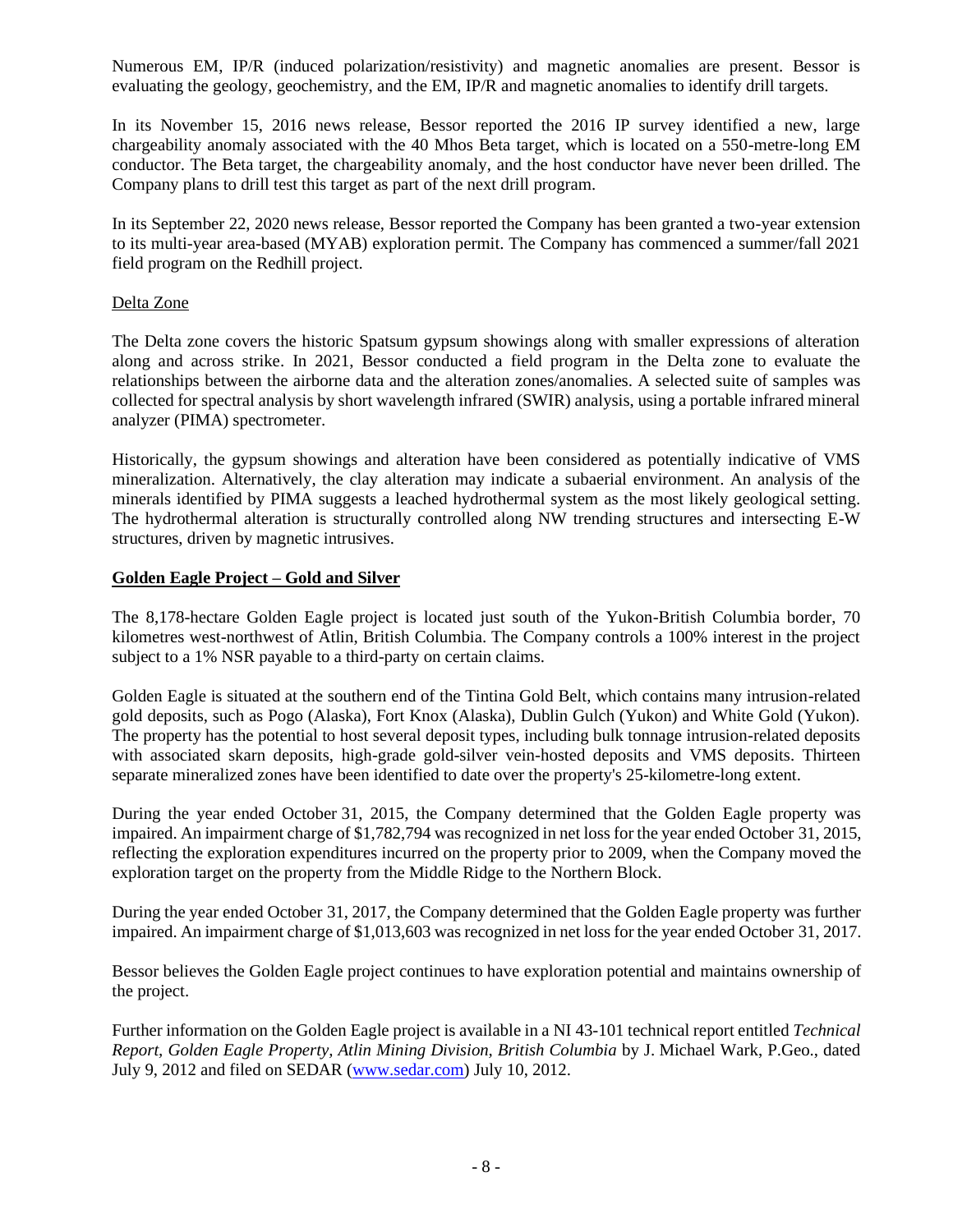# **Key Project – Copper, Zinc and Gold**

Bessor completed the sale of its 100% interest in the 8,854-hectare Key property to New Gold in December 2013. The property is located 125 kilometres southwest of Vanderhoof, British Columbia.

In connection with the transaction, New Gold committed to spend \$1,500,000 on the property, with a minimum of \$500,000 of expenditures on or before December 31, 2014 and the balance of \$1,000,000 of expenditures on or before December 31, 2018, subject to certain conditions. New Gold completed the full \$1,500,000 expenditure commitment in calendar 2014.

As part of the transaction, Bessor was granted a 2% NSR on the Key property. In April 2018, the Company sold one-half of its 2% NSR to New Gold for \$300,000 cash. If a valuation condition in relation to a thirdparty private company was satisfied before April 9, 2020, the Company would have received an additional \$81,250. The valuation condition was not met. The Company had previously only recognized the \$300,000 received, and accordingly, no adjustments were required when the valuation condition was not met. New Gold can purchase the remaining 1% for \$2,000,000 cash. The third-party private company became a related party subsequent to the transaction.

On June 9, 2020, New Gold announced the sale of the Blackwater project to Artemis. The Company's Key property NSR is contained within the Blackwater project and is now payable by Artemis. On September 13, 2021, Artemis announced the results of a feasibility study based on a revised development approach to Blackwater. On October 25, 2021, Artemis filed a NI 43-101 Technical Report for the Blackwater Feasibility Study.

|  | <b>Selected Annual Information</b> |  |
|--|------------------------------------|--|
|  |                                    |  |

|                               | Year             | Year             | Year             |
|-------------------------------|------------------|------------------|------------------|
|                               | Ended            | Ended            | Ended            |
|                               | October 31, 2021 | October 31, 2020 | October 31, 2019 |
| <b>Operating Expenses</b>     | \$86,382         | \$73,761         | \$119,209        |
| Other Income                  |                  |                  |                  |
| Interest                      | \$2,219          | \$4,207          | \$3,765          |
|                               |                  |                  |                  |
| Net Loss                      | $(\$84,163)$     | $(\$69,554)$     | (\$115,444)      |
| Per Share - Basic and Diluted | $(\$0.00)$       | $(\$0.00)$       | $(\$0.01)$       |
| Capital Expenditures          | \$30,287         | \$6,200          | \$8,700          |
|                               |                  |                  |                  |
| <b>Total Assets</b>           | \$849,003        | \$902,200        | \$950,193        |
| <b>Total Liabilities</b>      | \$10,000         | \$14,034         | \$14,973         |

## **Results of Operations**

## Three Months Ended January 31, 2022

Bessor realized a net loss of \$12,505 (2021 - \$22,239) for the three months ended January 31, 2022.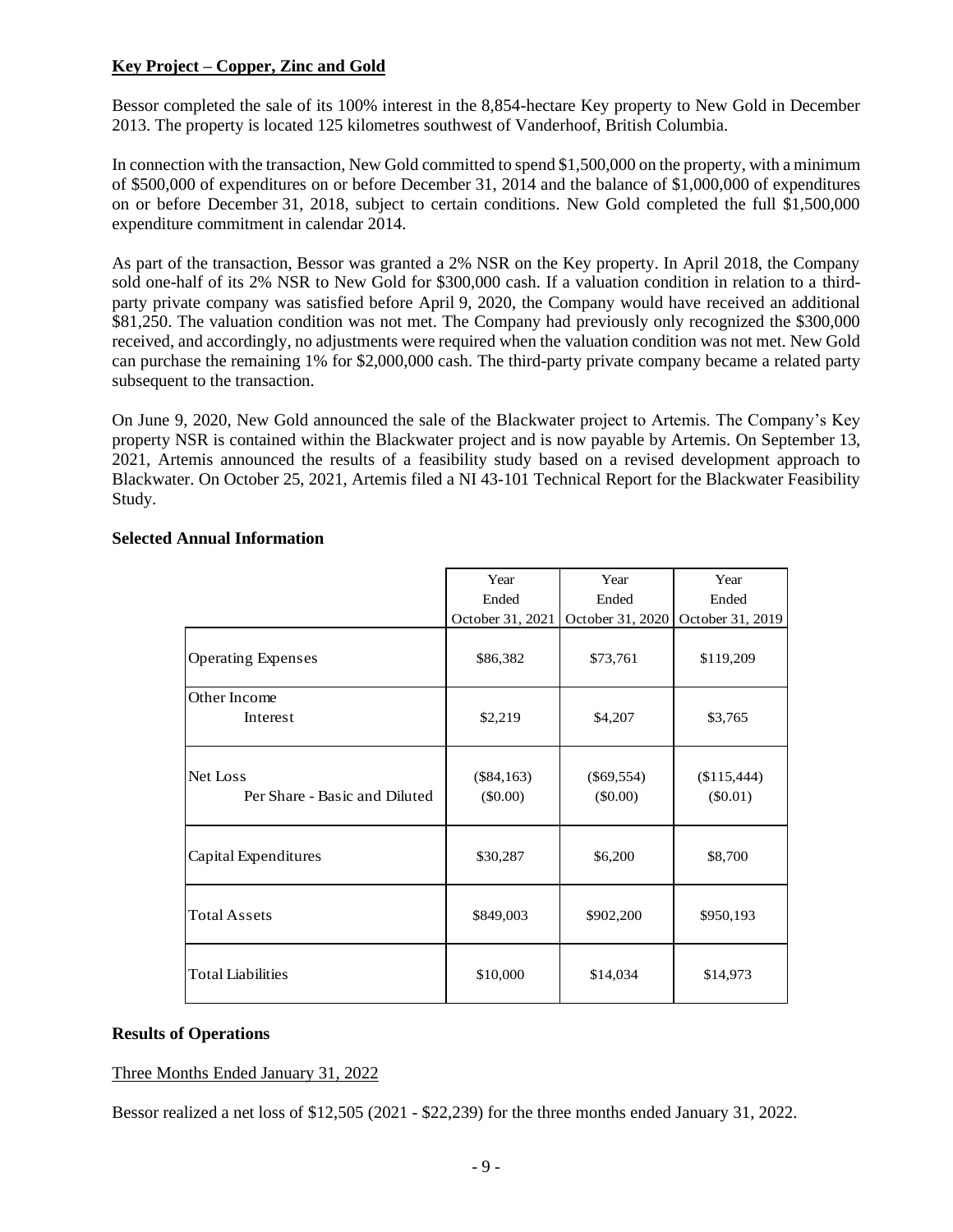The expenses for the quarter included general and administration expenses of \$4,119 (2021 - \$3,908), management fees of \$6,000 (2021 - \$6,000), professional fees of \$nil (2021 - \$5,224), public company costs of \$1,737 (2021 - \$7,991) and travel and related costs of \$890 (2021 - \$nil).

General and administration expenses, management fees, and travel and related costs were comparable from 2021 to 2022.

Professional fees were lower due to timing of legal expenses.

Public company costs were lower due to the timing of expenses for the Company's Annual General Meeting in 2021.

## **Liquidity and Capital Resources**

The Company's practice is to proceed with staged exploration where each stage is dependent on successful results of the preceding stage. Bessor relies on proceeds of equity financings to fund its exploration commitments and discharge its liabilities as they come due.

At January 31, 2022, the Company had a working capital balance of \$338,733 (October 31, 2021 - \$353,262). Bessor will be required to raise additional financing in order to continue its exploration programs and cover its operating expenditures for fiscal 2022 and beyond. However, there is no assurance that funding will be available on terms acceptable to the Company or at all. If such funds cannot be secured, the Company may be forced to curtail additional exploration and/or property acquisition efforts.

#### **Capital Expenditures**

The Company's primary capital expenditures for the three months ended January 31, 2022 and year ended October 31, 2021 were on its mineral exploration and evaluation assets as follows:

|                                         | Redhill       |
|-----------------------------------------|---------------|
| Balance, October 31, 2020               | \$<br>415,453 |
| <b>Acquisition Costs</b>                | 52,500        |
| <b>Deferred Exploration Costs</b>       |               |
| Drilling                                | 1,200         |
| Geological                              | 11,947        |
| <b>Total Deferred Exploration Costs</b> | 13,147        |
| <b>Mineral Exploration Tax Credit</b>   | (360)         |
| Balance, October 31, 2021               | 480,740       |
| <b>Acquisition Costs</b>                |               |
| <b>Deferred Exploration Costs</b>       |               |
| Drilling                                | 1,200         |
| Geological                              | 824           |
| <b>Total Deferred Exploration Costs</b> | 2,024         |
| <b>Mineral Exploration Tax Credit</b>   |               |
| Balance, January 31, 2022               | \$<br>482,764 |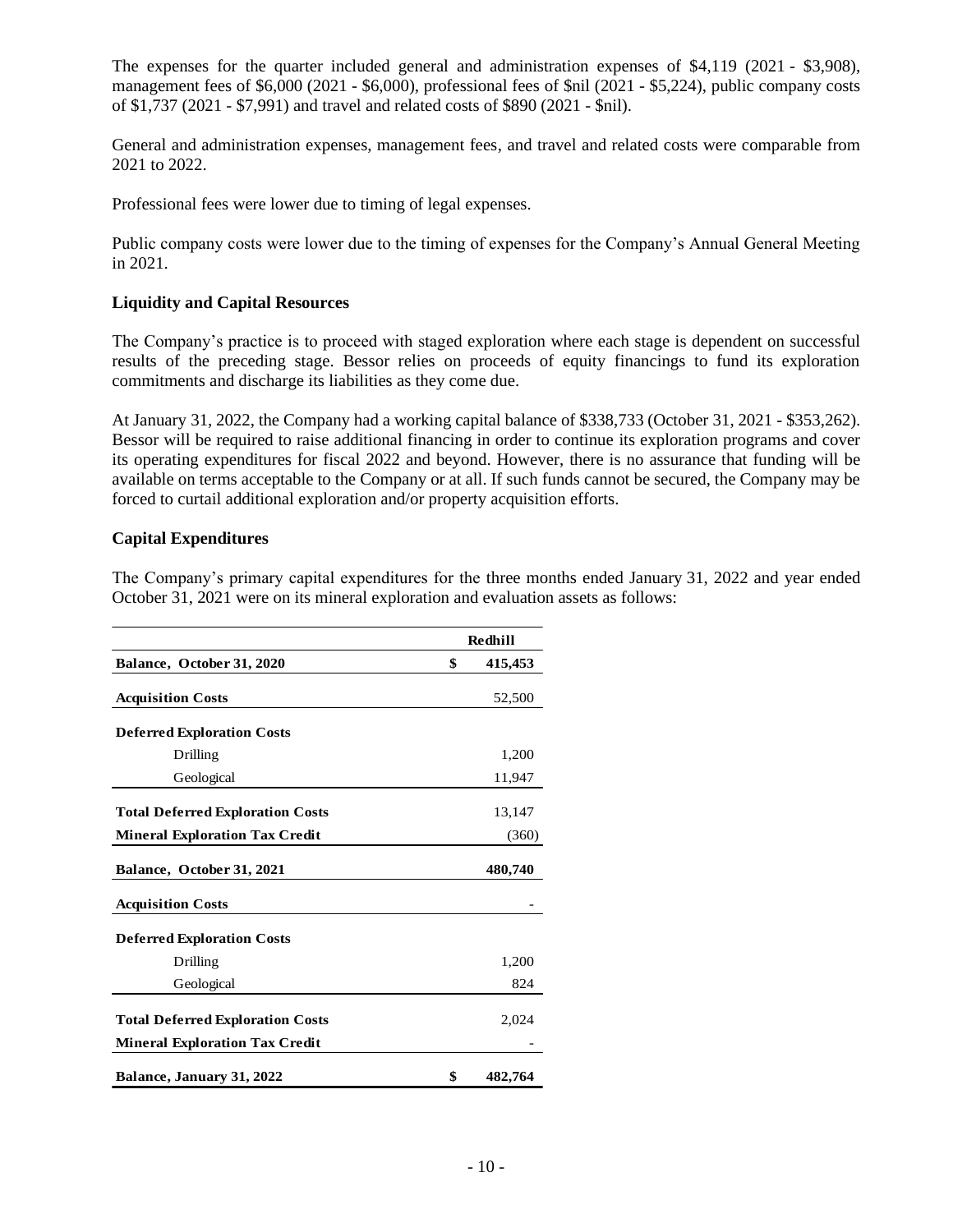# **Subsequent Events**

None.

# **Share Information**

A summary of the Company's outstanding securities is provided in the table below:

|                             |              | Report Date January 31, 2022 October 31, 2021 |            |
|-----------------------------|--------------|-----------------------------------------------|------------|
|                             |              |                                               |            |
| Common shares               | 20,785,623   | 20,785,623                                    | 20,785,623 |
| Stock options               | 440,000      | 440,000                                       | 440,000    |
| Warrants                    | -            |                                               |            |
|                             |              |                                               |            |
| <b>Fully Diluted Shares</b> | 21, 225, 623 | 21, 225, 623                                  | 21,225,623 |

# **Summary of Quarterly Results**

A summary of the last eight quarters ended from April 30, 2020 to January 31, 2022 is provided in the table below.

|                                        | QI           | QIV          | QIII         | QП           |
|----------------------------------------|--------------|--------------|--------------|--------------|
|                                        | $31-Jan-22$  | 31-Oct-21    | $31-Jul-21$  | 30-Apr-21    |
| <b>Operations</b>                      |              |              |              |              |
| <b>Finance Income</b>                  | \$241        | \$266        | \$289        | \$780        |
| <b>Net Loss</b>                        | $(\$12,505)$ | $(\$22,789)$ | $(\$12,237)$ | $(\$26,898)$ |
| Per Share - Basic and Diluted          | $(\$0.00)$   | $(\$0.00)$   | $(\$0.00)$   | $(\$0.00)$   |
| <b>Statement of Financial Position</b> |              |              |              |              |
| <b>Working Capital</b>                 | \$338,733    | \$353,262    | \$387,638    | \$417,375    |
| <b>Total Assets</b>                    | \$836,498    | \$849,003    | \$862,354    | \$854,490    |
| <b>Capital Expenditures</b>            | \$2,024      | \$11,587     | \$17,500     | \$0          |

|                                        | QI           | QIV          | QIII            | QШ         |
|----------------------------------------|--------------|--------------|-----------------|------------|
|                                        | $31$ -Jan-21 | 31-Oct-20    | $31 - Ju1 - 20$ | 30-Apr-20  |
|                                        |              |              |                 |            |
| Operations                             |              |              |                 |            |
|                                        |              |              |                 |            |
| Finance Income                         | \$884        | \$940        | \$959           | \$1,204    |
|                                        |              |              |                 |            |
| Net Loss                               | $(\$22,239)$ | $(\$27,568)$ | (\$11,426)      | (\$16,198) |
| Per Share - Basic and Diluted          | (\$0.00)     | $($ \$0.00)  | $(\$0.00)$      | $(\$0.00)$ |
| <b>Statement of Financial Position</b> |              |              |                 |            |
| <b>Working Capital</b>                 | \$444,273    | \$467,712    | \$500,280       | \$511,346  |
| <b>Total Assets</b>                    | \$881,369    | \$902,200    | \$897,671       | \$905,304  |
|                                        |              |              |                 |            |
| Capital Expenditures                   | \$1,200      | \$5,000      | \$0             | \$0        |
|                                        |              |              |                 |            |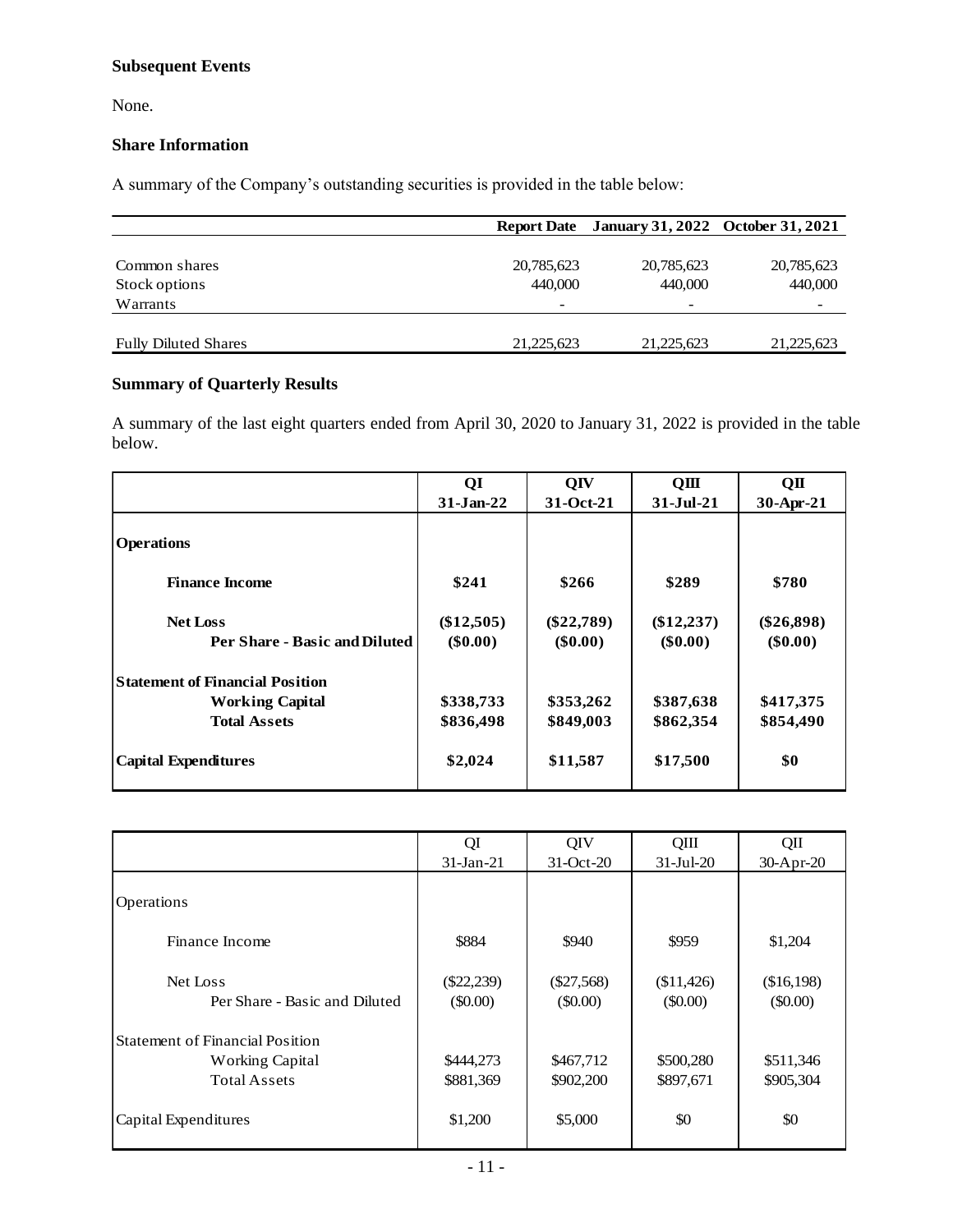## **Transactions with Related Parties**

The Company has paid or accrued fees of \$6,500 (2021 - \$6,000) to companies controlled by officers for management, administrative, accounting and technical services. These amounts are included in management fees and geological fees, as outlined below:

|                          | 2021        | 2020 |       |
|--------------------------|-------------|------|-------|
| Short-term compensation: |             |      |       |
| Management fees          | \$<br>6,000 |      | 6,000 |
| Geological fees          | 500         |      | -     |

Management fees consisted of \$6,000 (2021 - \$6,000) paid to a company controlled by the Chief Financial Officer**.** Geological fees, which are included in exploration and evaluation assets, consisted of \$500 (2021 - \$nil) paid to a company controlled by the Chief Executive Officer.

#### **Financial Instruments**

Financial instruments are agreements between two parties that result in promises to pay or receive cash or equity instruments. The Company classifies its financial instruments as follows: cash and cash equivalents and marketable securities are classified as fair value through profit or loss; accounts receivable and reclamation advance, as amortized cost; and accounts payable and accrued liabilities, as amortized cost. The carrying values of these instruments approximate their fair values due to their short term to maturity.

The following table sets forth the Company's financial assets measured at fair value by level within the fair value hierarchy:

| <b>January 31, 2022</b>       |          | <b>Level 1</b> | Level 2 |     | Level 3 |
|-------------------------------|----------|----------------|---------|-----|---------|
|                               |          |                |         |     |         |
| Cash and cash equivalents     | S        | 336,617 \$     |         | \$. |         |
| Investment in private company | -S       | S              |         |     |         |
|                               |          |                |         |     |         |
| October 31, 2021              |          | Level 1        | Level 2 |     | Level 3 |
|                               |          |                |         |     |         |
| Cash and cash equivalents     | S        | 361,297 \$     |         | æ,  |         |
| Investment in private company | <b>S</b> |                |         |     |         |

The Company has exposure to the following risks from its use of financial instruments:

- Credit risk:
- Liquidity risk; and
- Market risk.

## **a) Credit risk**

Credit risk is the risk of financial loss to the Company if a customer or counterparty to a financial instrument fails to meet its contractual obligations.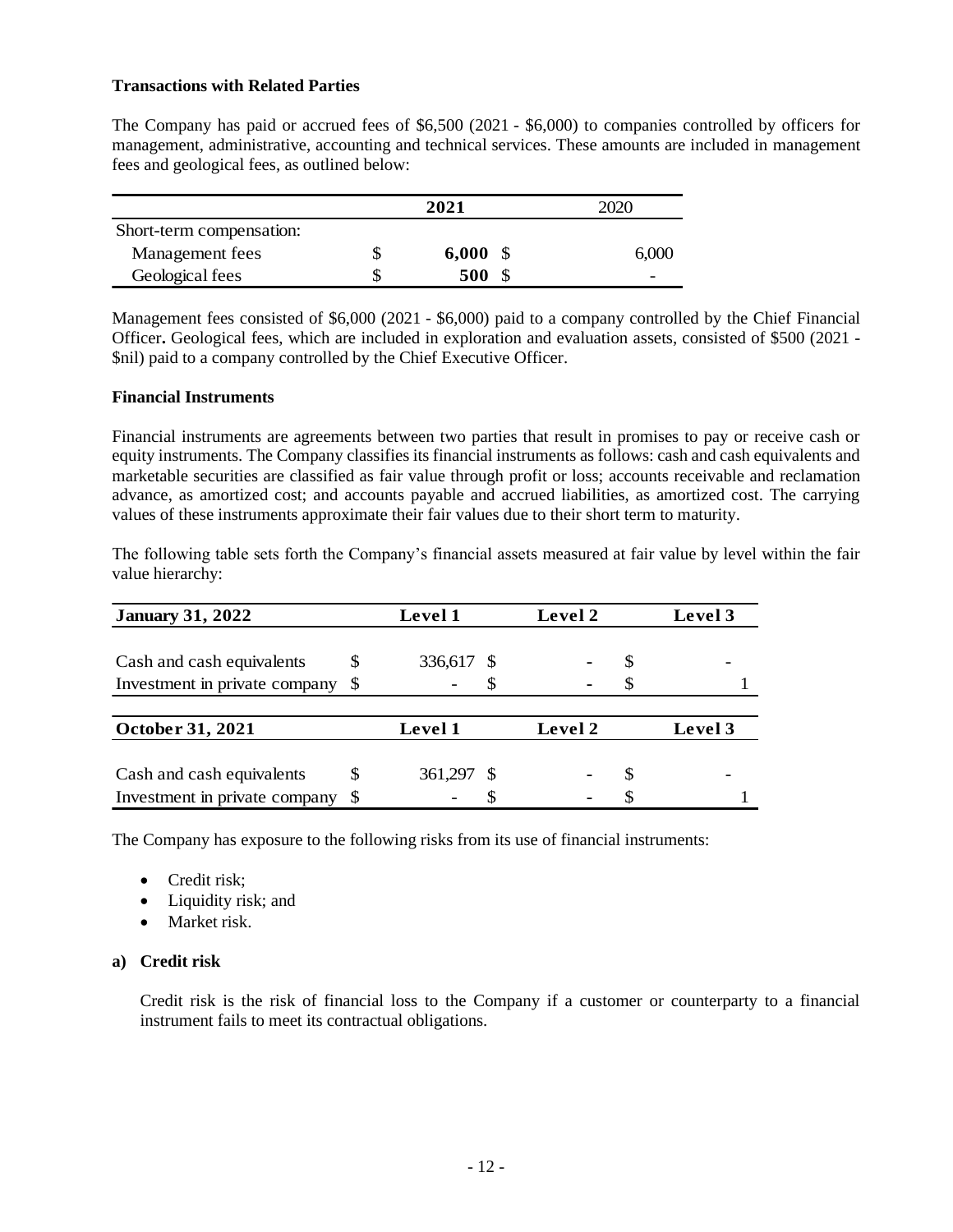The maximum exposure to credit risk is as follows:

|                           | <b>January 31, 2022</b> | October 31, 2021 |         |  |  |
|---------------------------|-------------------------|------------------|---------|--|--|
| Cash and cash equivalents | 336,617                 |                  | 361.297 |  |  |

All of the Company's operations are conducted in Canada. The Company's exposure to credit risk is influenced mainly by the individual characteristics of each counterparty.

The Company limits its exposure to credit risk on cash and cash equivalents by only investing in liquid securities offered by chartered banks. Given the credit rating of the bank and the securities owned, management does not expect significant credit losses on cash and cash equivalents.

The Company's accounts receivable consists primarily of Goods and Services Tax at January 31, 2022 and October 31, 2021. As at January 31, 2022 and October 31, 2021, the Company's accounts receivable were current (less than 90 days). The Company believes that all outstanding balances are collectible, and therefore, there is no allowance for doubtful accounts at January 31, 2022 and October 31, 2021.

## **b) Liquidity risk**

Liquidity risk is the risk that the Company will not be able to meet its financial obligations as they fall due. The Company's approach to managing liquidity is to ensure, as much as possible, that it will always have sufficient liquidity to meet its liabilities when due, under both normal and stressed conditions, without incurring unacceptable losses or risking damage to the Company's reputation.

The Company has a planning and budgeting process in place by which it anticipates and determines the funds required to support normal operation requirements and the growth and development of its mineral exploration and evaluation assets. The Company coordinates this planning and budgeting process with its financing activities through the capital management process, as described in Note 13 in the financial statements. Management has increased its focus on liquidity risk given the impact of the current economic and financial market climate on the availability of equity financing.

The Company's financial liabilities are comprised of accounts payable and accrued liabilities. The financial liabilities at January 31, 2022 are summarized below:

|                                       |               | <b>Carrying</b> |     | <b>Contractual</b>         |               | <b>Less</b><br>than | One<br>to Two |                          | Two<br>to Five than Five |                          |      | More                     |
|---------------------------------------|---------------|-----------------|-----|----------------------------|---------------|---------------------|---------------|--------------------------|--------------------------|--------------------------|------|--------------------------|
|                                       |               | Amount          |     | <b>Cash Flows</b> One Year |               |                     | Years         |                          | Years                    |                          |      | Years                    |
| Non-derivative financial liabilities: |               |                 |     |                            |               |                     |               |                          |                          |                          |      |                          |
| Accounts payable and                  |               |                 |     |                            |               |                     |               |                          |                          |                          |      |                          |
| accrued liabilities                   | <sup>\$</sup> | 10,000          | \$. | $\overline{\phantom{a}}$   | <sup>\$</sup> | 10,000              | -S            | $\overline{\phantom{a}}$ | $\mathcal{S}$            | $\overline{\phantom{a}}$ | -S   | $\overline{\phantom{0}}$ |
|                                       |               | 10,000          | \$  | ۰                          |               | 10,000              | \$            | $\blacksquare$           | \$                       | $\blacksquare$           | - \$ | $\blacksquare$           |

#### **c) Market risk**

Market risk is the risk that changes in market prices, such as foreign exchange rates and interest rates, will affect the Company's income or the value of its holdings of financial instruments. The objective of market risk management is to manage and control market risk exposures within acceptable parameters, while optimizing the return on capital.

*i) Currency risk –* The Company has nominal funds held in a foreign currency, and as a result, is not exposed to significant currency risk on its financial instruments at period-end.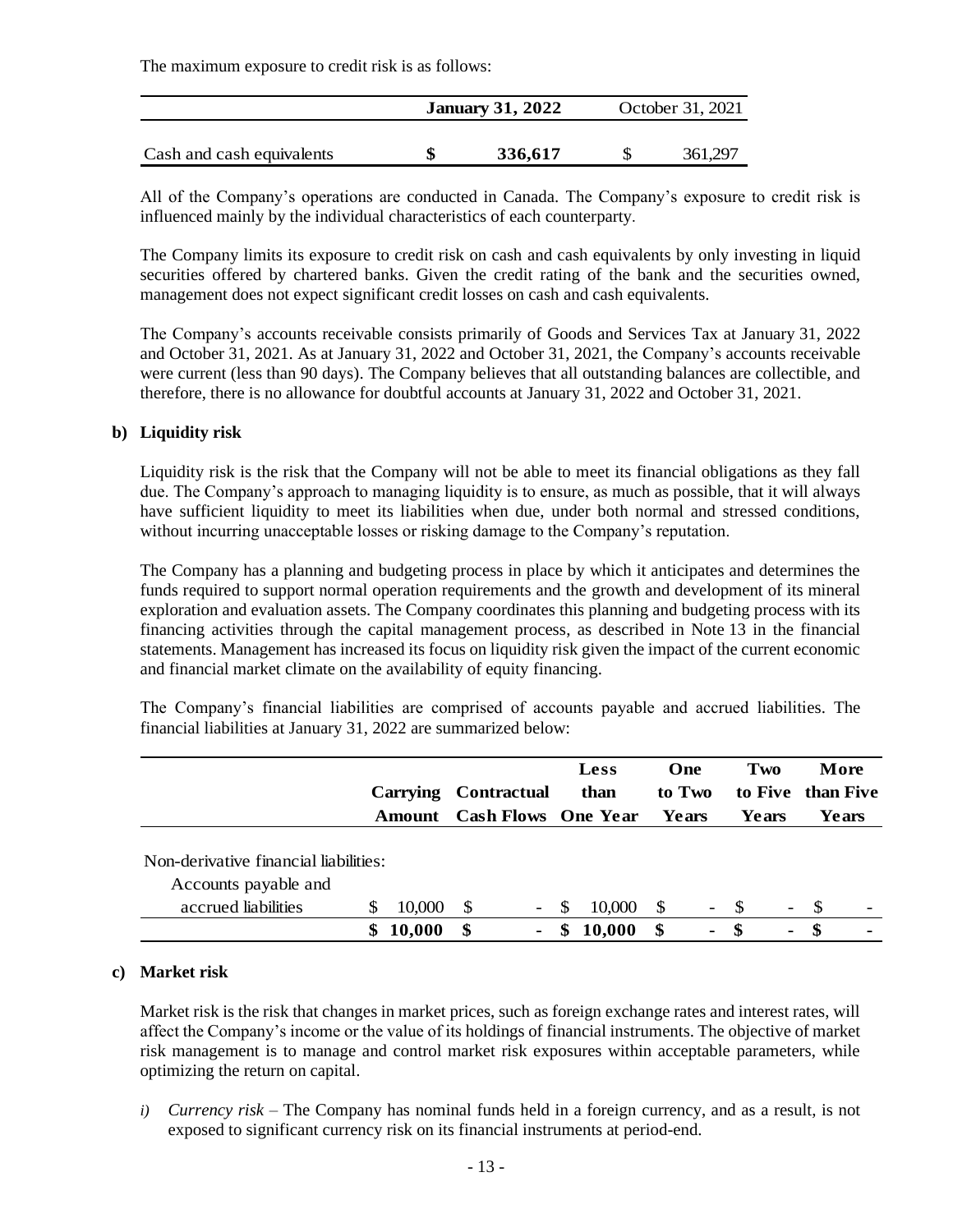*ii) Interest rate risk –* Interest rate risk is the risk that future cash flows will fluctuate as a result of changes in market interest rates. Interest earned on cash and cash equivalents is at nominal interest rates, and therefore, the Company does not consider interest rate risk to be significant. The Company has no interest-bearing financial liabilities.

## **Risks and Uncertainties**

Bessor competes with other mining companies, some of which have greater financial resources and technical facilities, for the acquisition of mineral properties, claims and other interests, as well as for the recruitment and retention of qualified personnel.

All of the properties in which Bessor has an interest, or the right to acquire an interest, are in the early exploration stage and are without a known body of commercial ore. Development of Bessor's mineral properties will only follow upon obtaining satisfactory exploration results. Exploration for and the development of mineral resources involve a high degree of risk and few properties that are explored are ultimately developed into producing properties. There is no assurance that Bessor's exploration and development activities will result in any discoveries of commercial bodies of ore.

Existing and possible future environmental legislation, regulations and actions could cause additional expenses, capital expenditures, restrictions and delays in the activities of the Company, the extent of which cannot be predicted. Before production can commence on any properties, the Company must obtain regulatory and environmental approvals. There is no assurance that such approvals can be obtained on a timely basis or at all. The cost of compliance with changes in government regulations has the potential to reduce the profitability of operations.

Aboriginal peoples have claimed aboriginal title and rights to resources and various properties in western Canada, including Bessor's properties. Such claims, in relation to Bessor's lands, if successful, could have an adverse effect on Bessor or its respective operations.

Bessor will require additional financing to continue its business plan and there is no assurance that financing will be available or, if available, will be on reasonable terms. To the extent that financing is not available, Bessor may have to reduce exploration activities and work commitments may not be satisfied resulting in a loss of property ownership by Bessor.

## **Disclosure Controls and Procedures**

Management has ensured that there are disclosure controls and procedures that provide reasonable assurance that material information relating to the Company is disclosed on a timely basis, particularly information relevant to the period in which annual filings are being prepared. Management believes these disclosure controls and procedures have been effective during the three months ended January 31, 2022.

## **Transactions not Reflected on the Statement of Financial Position**

The Company did not enter into any transactions that were not reflected on the statement of financial position as at January 31, 2022.

## **Forward-Looking Statements**

This MD&A contains "forward-looking information" within the meaning of applicable Canadian securities legislation. All statements, other than statements of historical fact, included herein may be forward-looking information. Generally, forward-looking information may be identified by the use of forward-looking terminology such as "plans", "expects" or "does not expect", "proposed", "is expected", "budgets", "scheduled", "estimates", "forecasts", "intends", "anticipates" or "does not anticipate", or "believes", or variations of such words and phrases, or by the use of words or phrases that state that certain actions, events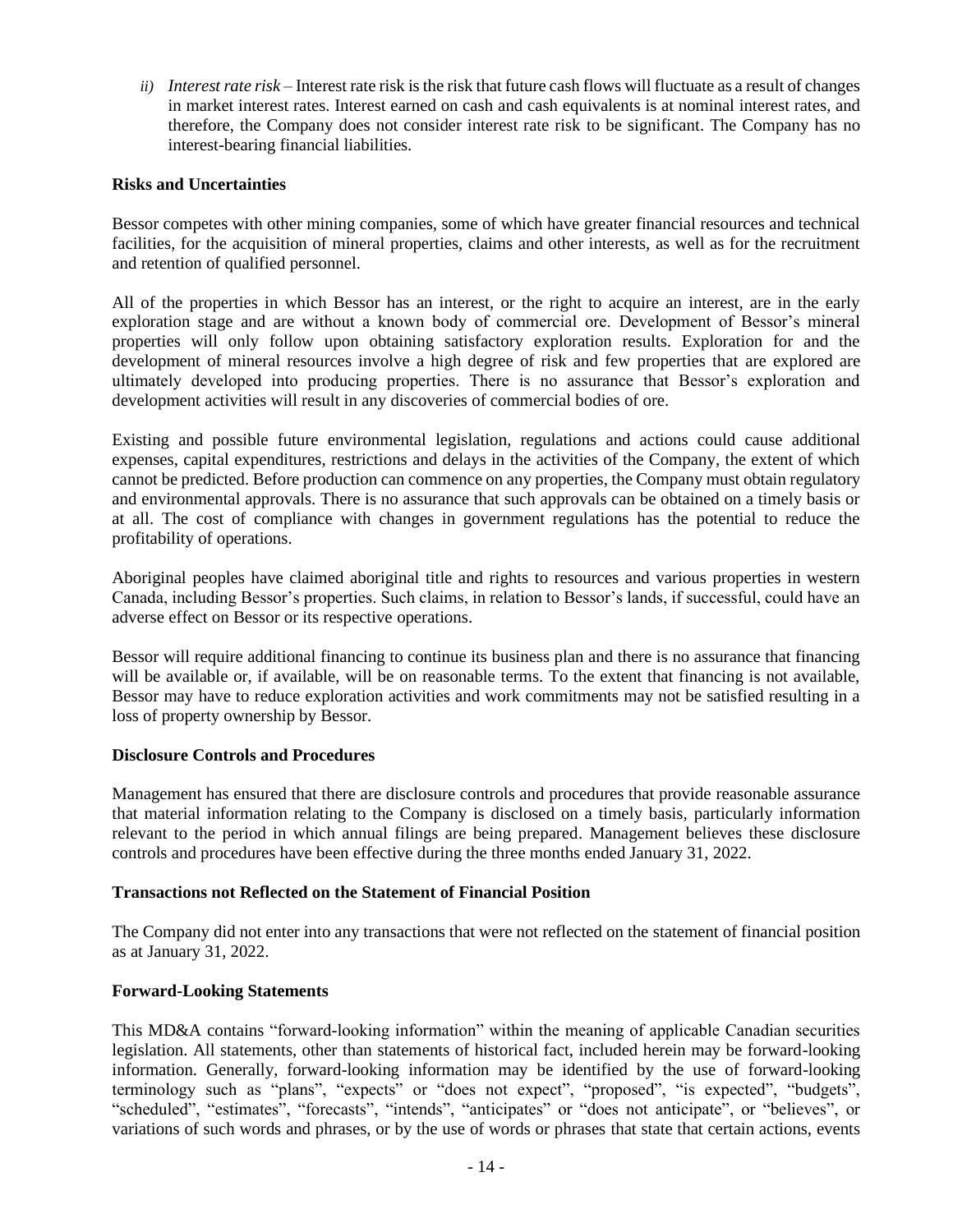or results may, could, would, or might occur or be achieved. In particular, this MD&A contains forwardlooking information in respect of: the corporate strategy of the Company in relation to pursuing acquisitions and the ability of the Company to add new properties to its portfolio of projects; future exploration and development plans of the Company for its projects; the size and timing of exploration programs by Bessor or its partners, including obtaining permits for such future exploration; the exploration and discovery potential of its projects and the potential deposits or targets that may be contained on its projects; future drilling and the timing for future drilling on its projects; potential acquisitions by the Company of mineral projects; future expenditures on the Company's projects; the potential completion of the 20 for 1 share consolidation by the Company in conjunction with an acquisition or a potential transaction; and the ability of the Company to attract additional funds if required. This forward-looking information reflects the Company's current beliefs and is based on information currently available to the Company and on assumptions the Company believes are reasonable. Certain assumptions can be found in the Company`s disclosure documents on SEDAR at [www.sedar.com.](about:blank) In addition, assumptions include, but are not limited to: the actual results of exploration on projects being equivalent to or better than estimated results in technical reports or prior exploration results; assumptions in respect of commodity prices; the ability of the Company to seek out and negotiate favourable acquisitions; market acceptance of the Company's corporate strategy and acquisition strategies; the ability of the Company to obtain financing on acceptable terms; and future costs and expenses of the Company being based on historical costs and expenses, adjusted for inflation. Forward-looking information is subject to known and unknown risks, uncertainties and other factors that may cause the actual results, level of activity, performance or achievements of the Company to be materially different from those expressed or implied by such forward-looking information. Such risks and other factors may include, but are not limited to: the early stage development of the Company and its projects; market acceptance of mineral exploration companies and the junior exploration company model; general business, economic, competitive, political and social uncertainties; commodity prices; the actual results of current exploration and development or operational activities; competition; changes in project parameters as plans continue to be refined; accidents and other risks inherent in the mining industry; lack of insurance; delay or failure to receive board or regulatory approvals; changes in legislation, including environmental legislation, affecting the Company; timing and availability of external financing on acceptable terms; conclusions of economic evaluations; and lack of qualified, skilled labour or loss of key individuals. Although the Company has attempted to identify important factors that could cause actual results to differ materially from those contained in forward-looking information, there may be other factors that cause results not to be as anticipated, estimated or intended. Accordingly, readers should not place undue reliance on forward-looking information. The Company does not undertake to update any forward-looking information, except in accordance with applicable securities laws.

#### **Other**

Additional information relating to Bessor's business and activities can be found on SEDAR at [www.sedar.com.](about:blank)